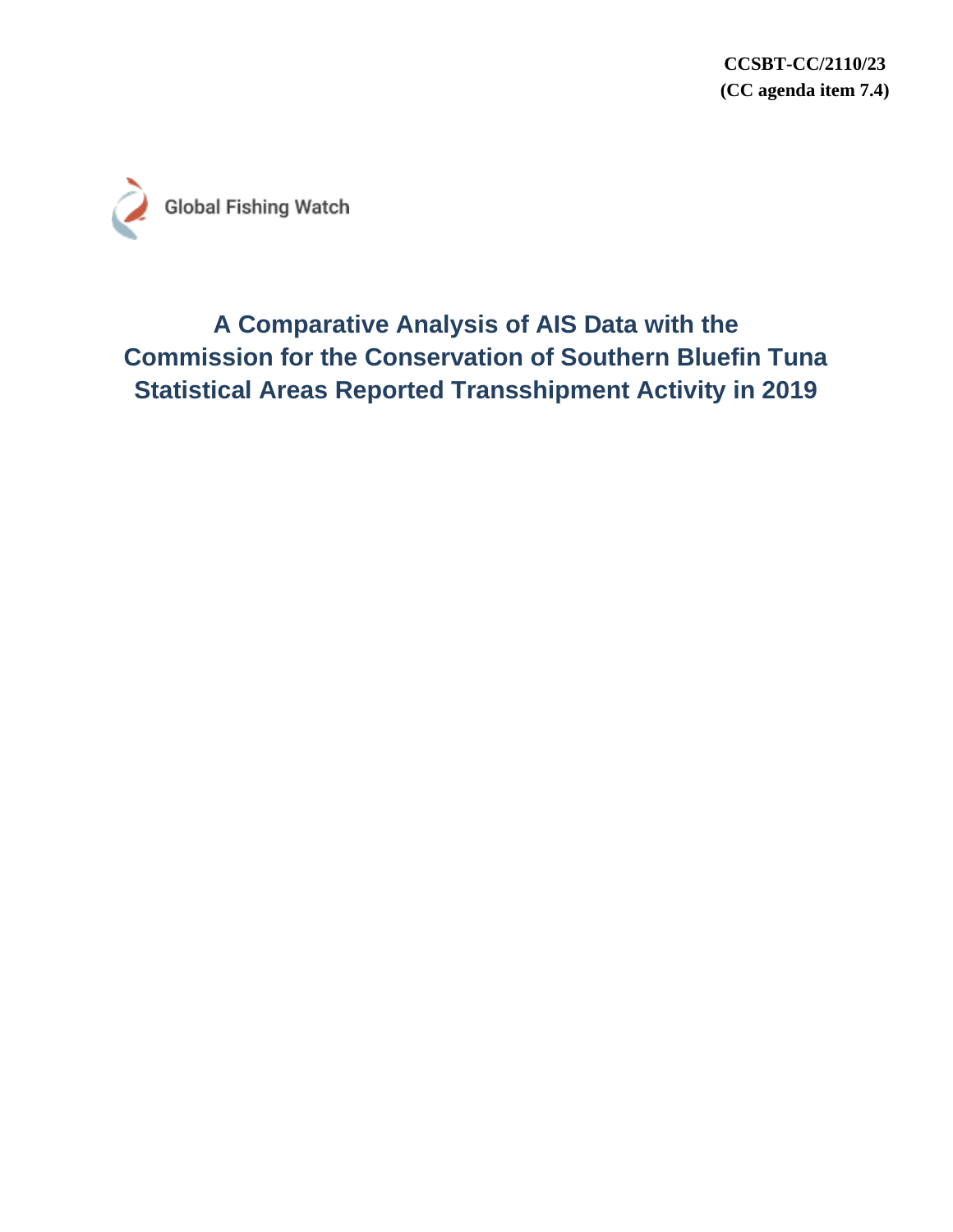# **2019 AIS-Detected Transshipment Activity in Tuna Regional Fisheries Management Organizations**

Transshipment of catch at-sea is a major part of the global fishing industry, particularly the tuna sector. However, existing monitoring and regulatory controls over transshipment at-sea are widely considered [insufficient,](http://www.fao.org/iuu-fishing/news-events/detail/en/c/1145065/) with no guarantee that all transfers are being reported or observed in accordance with Regional Fisheries Management Organizations (RFMOs) Conservation and Management Measures (CMMs). Ineffective and/or incomplete monitoring, control and surveillance of at-sea transshipment creates opportunities for illegally caught seafood to enter the supply chain and may perpetuate human rights abuses aboard vessels and provide an enabling environment for other illicit activities.

To help increase the transparency and understanding of at-sea transshipment activities, Global Fishing Watch (GFW), in partnership with The Pew Charitable Trusts (Pew), is undertaking an [assessment](https://globalfishingwatch.org/rfmo-transshipment/) of atsea transshipment activities occurring inside the Convention Areas of the five global tuna RFMOs. Together, GFW and Pew also launched the [Carrier Vessel Portal](https://globalfishingwatch.org/carrier-vessel-portal/) (CVP) in 2020. The first of its kind, the CVP is a publicly facing tool focused on at-sea transshipment, that seeks to provide policymakers, authorities, fleet operators, and other fisheries stakeholders information on when and where at-sea transshipment activities are taking place. The CVP uses commercially available satellite Automatic Identification System (AIS) data, combined with machine learning technology and publicly available information provided by RFMO's, including registry data, to identify and display information on potential transshipment activity.

Utilizing the CVP, Pew and GFW are producing a series of annual [reports](https://globalfishingwatch.org/rfmo-transshipment/) that compare at-sea transshipment-related activities observable through AIS data with publicly available information generated from RFMO member implementation of the relevant at-sea transshipment CMM. These reports are designed to be RFMO-specific and cover calendar years 2017-2019 inclusive.

These reports assess the activity of carrier vessels and provide indication of possible transshipment events by comparing AIS data of vessels and determining possible "encounters" and "loitering" events. 'Encounter Events' are identified when AIS data indicates that two vessels may have conducted a transshipment, based on the distance between the two vessels and vessel speeds. 'Loitering Events' are identified when a single carrier vessel exhibits behavior consistent with encountering another vessel atsea, but no second vessel is visible on AIS. This could be because a second vessel is not present or a second vessel is present but no AIS signal has been detected, also known as a 'dark vessel'. Loitering events are estimated using AIS data to determine vessel speed, duration at a slow speed and distance from shore.

*Note: AIS data is only one dataset and additional information available to RFMO Secretariats, RFMO members, and flag States is needed to provide a complete understanding of any apparent non-compliant or unauthorized fishing activity identified within this report. Only after investigation by the Secretariat or relevant flag and coastal State authorities should that determination be made and appropriate enforcement or regulatory action taken***.**

For more information on the data used in this study, or to request the data annex, please contact [carrier](mailto:carrier-vessel-portal-support@globalfishingwatch.org)[vessel-portal-support@globalfishingwatch.org.](mailto:carrier-vessel-portal-support@globalfishingwatch.org)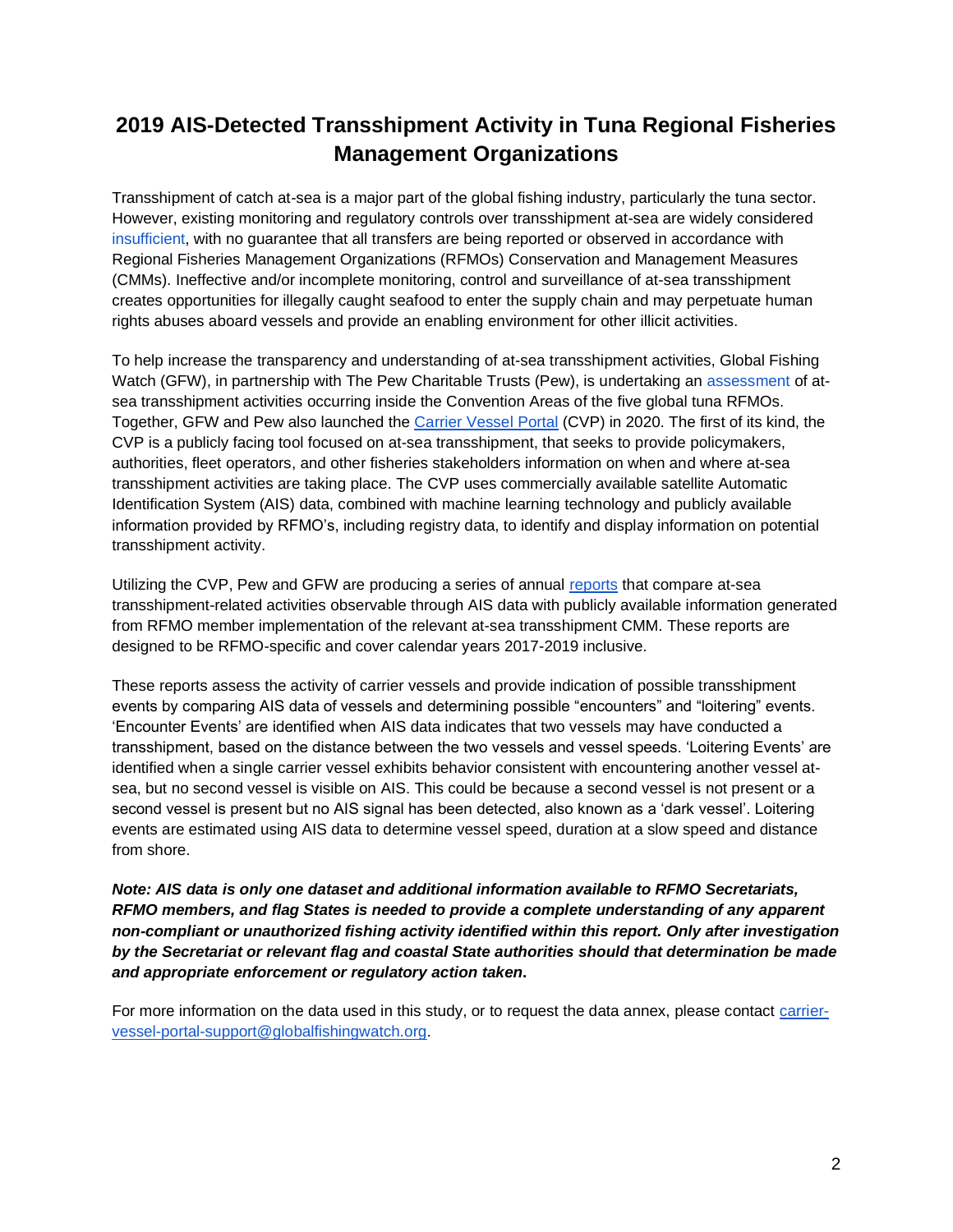#### **Acknowledgements**

This report was funded in part by the Gordon and Betty Moore Foundation and produced in cooperation with The Pew Charitable Trusts ("Pew"). The authors would like to thank Mark Young, Executive Director of the International Monitoring, Control, and Surveillance (IMCS) Network and Claire van der Geest for reviewing this study.



**Prepared by: Global Fishing Watch**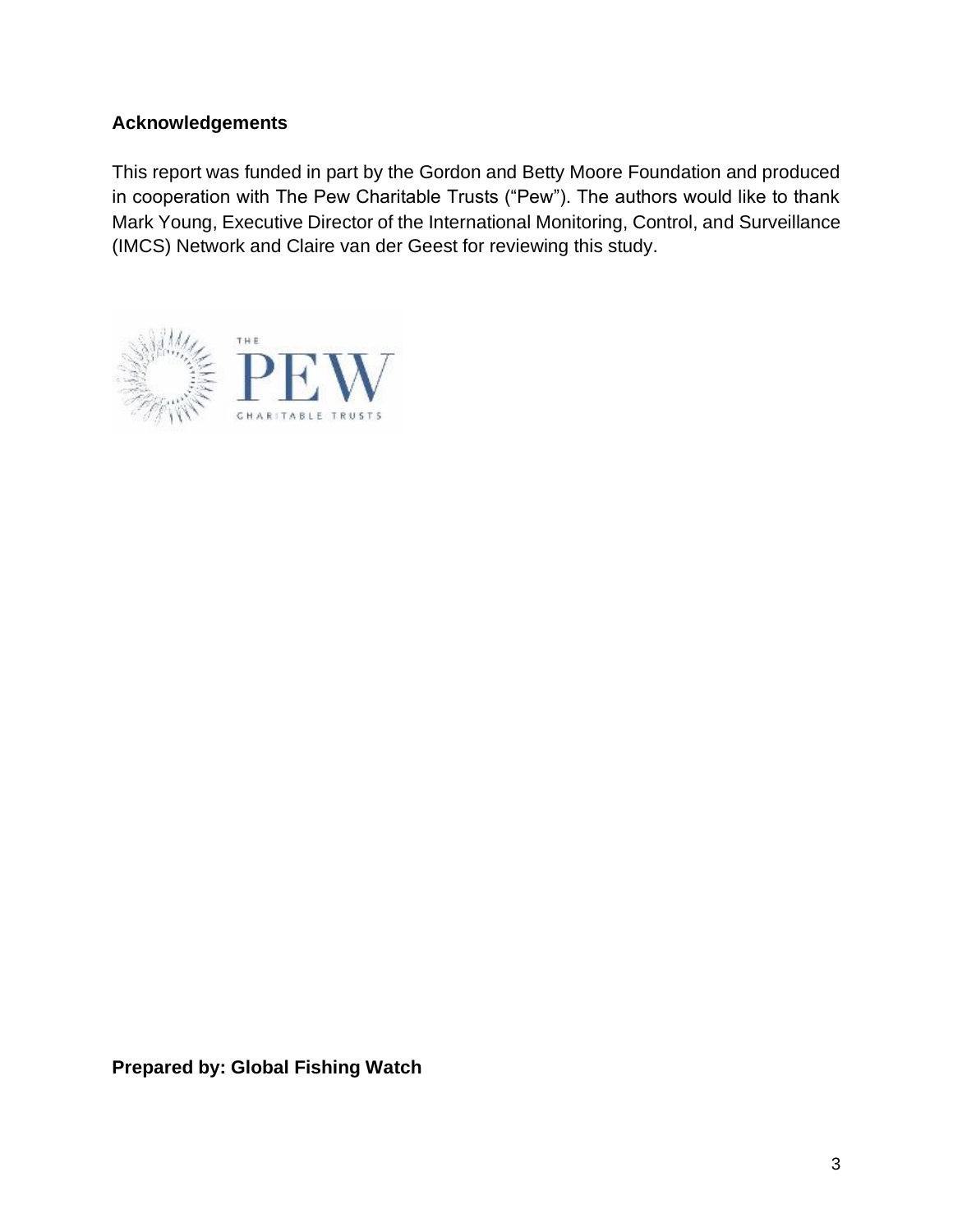# **Contents**

| <b>List of Acronyms</b>                                                    | 5  |
|----------------------------------------------------------------------------|----|
| <b>Executive Summary</b>                                                   | 6  |
| <b>Activity Overview</b>                                                   | 10 |
| AIS Data Summary                                                           | 10 |
| Comparison of CCSBT Transshipment Summary to AIS                           | 12 |
| <b>Overlaps with IOTC and ICCAT ROPs</b>                                   | 14 |
| <b>Reported Activity</b>                                                   | 14 |
| AIS Detected Events Matched to ICCAT ROP                                   | 15 |
| AIS Detected Events Matched to IOTC ROP                                    | 16 |
| Detected Encounters Not Matched to Reported SBT Transshipments in the IOTC | 17 |
| <b>Port Visits</b>                                                         | 22 |
| <b>Conclusions and Recommendations</b>                                     | 25 |
| <b>Sources</b>                                                             | 27 |
| <b>Annex 1. Detailed Methodology</b>                                       | 28 |
| AIS-based data methods                                                     | 28 |
| Data caveats                                                               | 30 |
| Annex 2. The Fishing Entity of Taiwan CCSBT response                       | 31 |
| Annex 3. Data for report<br><b>Available Upon Request</b>                  |    |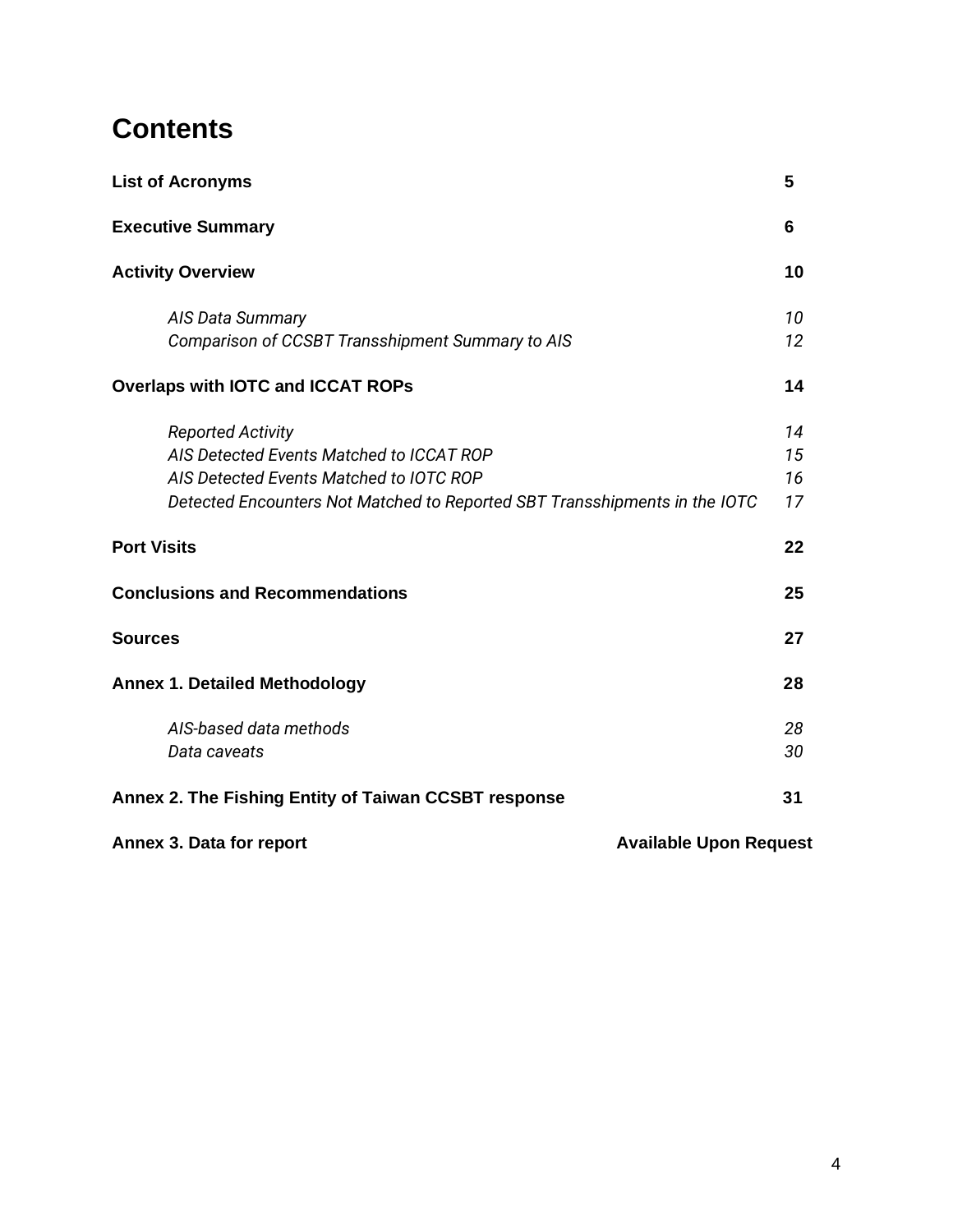### **List of Acronyms**

AIS – Automatic Identification System CCSBT – Commission for the Conservation of Southern Bluefin Tuna CMM – Conservation and Management Measure CVP – Carrier Vessel Portal DPE – Designated Port of Entry EEZ – Exclusive Economic Zone GFW – Global Fishing Watch IATTC – Inter-American Tropical Tuna Commission ICCAT – International Commission for the Conservation of Atlantic Tunas IOTC – Indian Ocean Tuna Commission IUU – Illegal, Unreported and Unregulated LSTLV – Large-Scale Tuna Longline Vessels MCS – Monitoring, Control and Surveillance MoU – Memorandum of Understanding PSMA – Port State Measures Agreement RFMO – Regional Fisheries Management Organization ROP – Regional Observer Program SBT – Southern Bluefin Tuna WCPFC – Western and Central Pacific Fisheries Commission VMS – Vessel Monitoring System

This report also refers to UN ISO 3166-1 alpha-3 country codes which can be found here for referenc[e](https://unstats.un.org/unsd/tradekb/knowledgebase/country-code) [https://unstats.un.org/unsd/tradekb/knowledgebase/country-code.](https://unstats.un.org/unsd/tradekb/knowledgebase/country-code)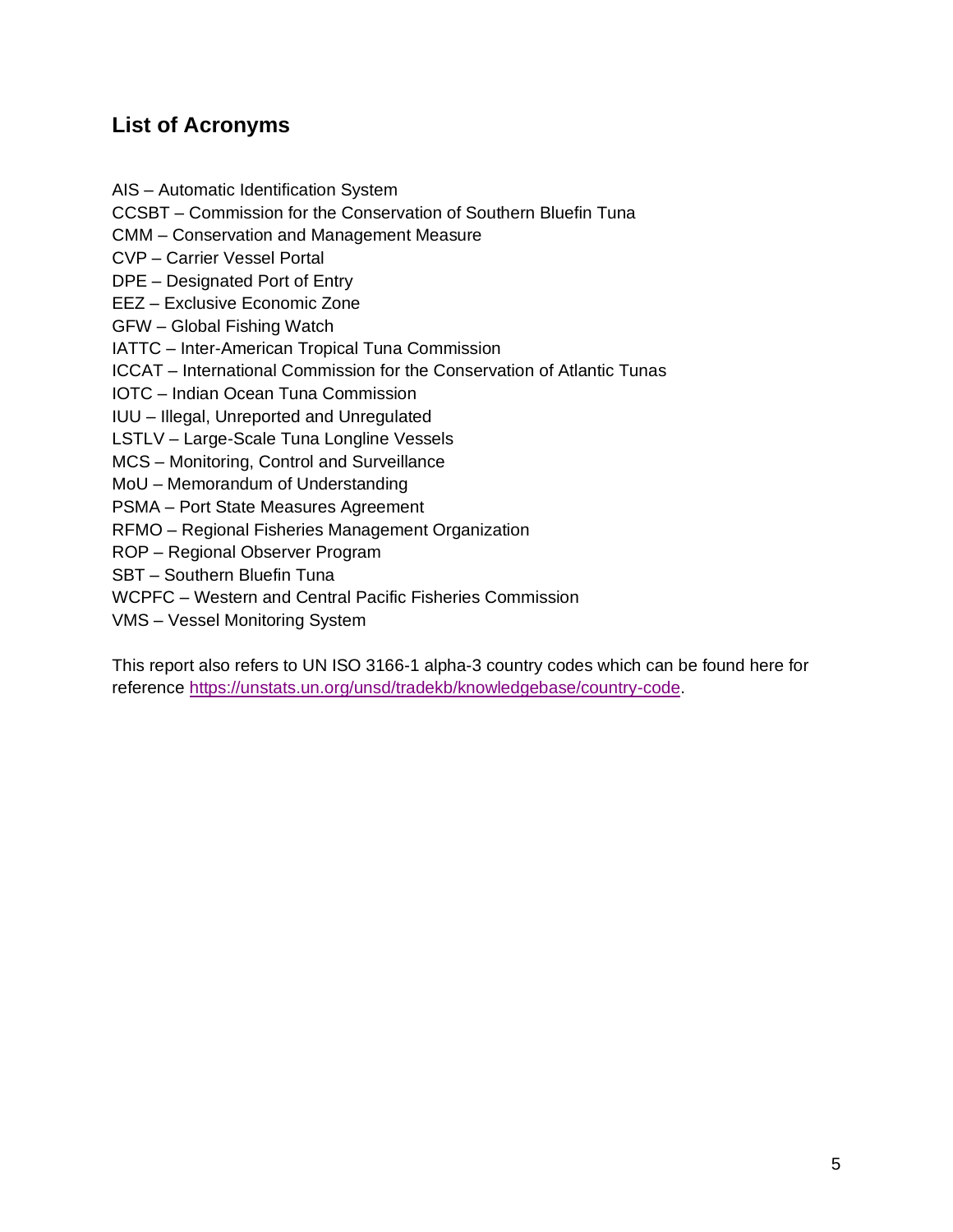## **Executive Summary**

Transshipment in the Commission for the Conservation of Southern Bluefin Tuna is currently regulated by the [Resolution on Establishing a Program for Transhipment by Large-Scale Fishing](https://www.ccsbt.org/sites/ccsbt.org/files/userfiles/file/docs_english/operational_resolutions/Resolution_Transhipment.pdf)  [Vessels.](https://www.ccsbt.org/sites/ccsbt.org/files/userfiles/file/docs_english/operational_resolutions/Resolution_Transhipment.pdf) This Resolution includes reporting requirements for both carrier and fishing vessels to help deter Illegal, Unreported, and Unregulated (IUU) fishing activities and better manage the Southern Bluefin Tuna (SBT) fishery. It also requires that all carriers receiving SBT transshipments at sea be authorized to do so by CCSBT, and that an observer be on board the carrier vessel during the transshipment. The Resolution acknowledges the need for greater monitoring, control, and surveillance of vessel activity, transshipments, and landings relating to SBT due to "*...grave concern that...a significant amount of catches by IUU fishing vessels have been transhipped under the names of duly licensed fishing vessels.*"

This is the third report GFW has submitted to the Annual Meeting of the CCSBT, in which commercially available Automatic Identification System (AIS) data is used to analyze the track histories of carrier vessels operating within the CCSBT Statistical Areas. This year GFW analyzed trends in potential transshipments and port visits during the 2019 calendar year by fleet, and provided an enhanced comparison of AIS activity with ROP data. Because CCSBT does not manage a defined geographic area, but rather Southern Bluefin Tuna, the analysis approach is slightly different than it is for other RFMO transshipment reports. For the analysis, possible transshipment activity is estimated by identifying encounters between carriers and fishing vessels after detected potential fishing activity within the CCSBT Statistical Areas<sup>1</sup> where SBT fishing activity is known to occur.

Collectively there was a 25 percent decline in detected encounters after potential fishing activity was detected in the CCSBT Statistical Areas and a  $30<sup>2</sup>$  to  $34<sup>3</sup>$  percent decline in reported at-sea SBT transshipments between 2018 and 2019, depending on the ROP report. However, there was a large increase in transshipment activity by carriers flagged to the Fishing Entity of Taiwan (hereafter referred to as "Taiwan").

A similar ~20 percent decline in activity was seen in ROP reports and in detected encounter activity on AIS in the IOTC, ICCAT, and IATTC Convention Areas during the same time period<sup>4</sup>.

As in 2018, Taiwan LSTLVs were involved in the majority of detected encounters with carriers. Notably, there were 27<sup>5</sup> reported SBT transshipments with Taiwanese LSTLVs in 2019,

<sup>&</sup>lt;sup>1</sup> See more on Statistical Areas in Resolution on the Implementation of a CCSBT Catch Documentation **[Scheme](https://www.ccsbt.org/sites/default/files/userfiles/file/docs_english/operational_resolutions/Resolution_CDS.pdf)** 

 $2$  CCSBT reported 95 SBT at sea transshipments in 2018 compared to 66 SBT at sea transshipments in 2018 -- see Attachment A Table 1 in Operation of CCSBT MCS Measures for CC14 (2018) and CC 15 (2019).

<sup>&</sup>lt;sup>3</sup> ICCAT reported 29 and IOTC reported 72 at-sea SBT transshipments in 2018 (101 SBT transshipments total), compared to 24 and 43 reported at-sea SBT transshipments by ICCAT and IOTC in 2019 (67 SBT transshipments total), respectively.

<sup>4</sup> Referenced RFMO reports, once published, will be available at https://globalfishingwatch.org/rfmotransshipment/

<sup>&</sup>lt;sup>5</sup> See Attachment A Table 1 on page 7 in the CC 15 Operation of CCSBT MCS Measures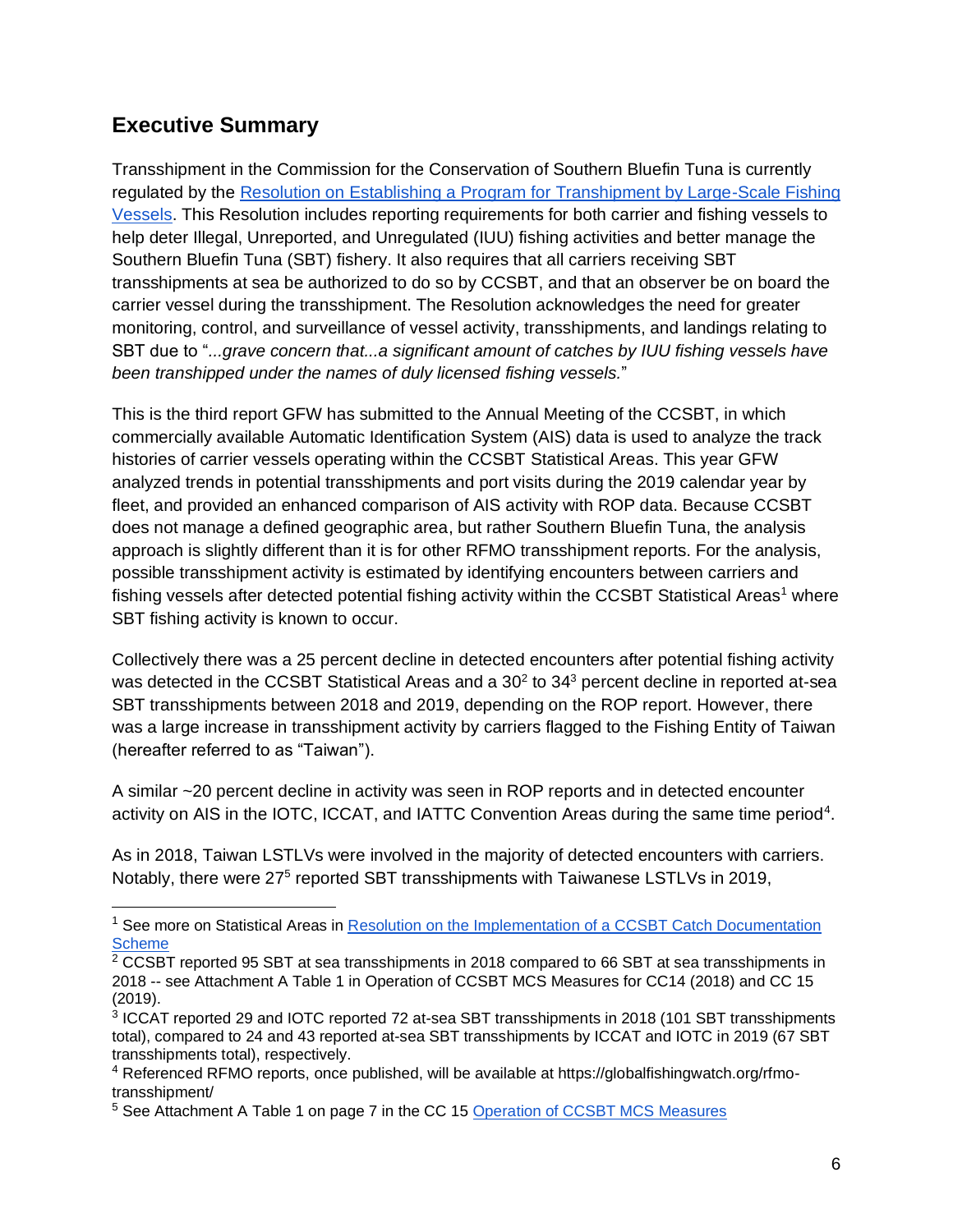although Taiwanese LSTLVs were detected in 101 encounters after fishing in CCSBT Statistical Areas. The difference in the number of reported SBT transshipments and the number of detected encounters on AIS was smaller for Korea (4 detected, 6 reported) and Japan (33 detected, 33 reported).

Although the activity detected on AIS in the Southern Ocean does not necessarily indicate SBT transshipment, the large proportion of potential fishing activity in the SBT regions followed by AIS detected encounters with carriers with no reported SBT transshipments merits further examination. It also reinforces the continued need for diligent information exchange with Member States, and the need for a centralized VMS program with the Commission to facilitate the ability of the CCSBT Secretariat to strengthen oversight of transshipments involving SBT. Additionally, GFW shared the findings of this report with CCSBT Member States for comment prior to final submission to the Commission. The Fishing Entity of Taiwan provided comments regarding the statements made in the report about potential transshipment activity detected by Taiwan flagged vessels, see Annex 2 for detailed response.

The CCSBT Statistical Areas overlap with the Convention Areas of other tuna RFMOs, including the Indian Ocean Tuna Commission (IOTC) and the International Commission for the Conservation of Atlantic Tunas (ICCAT). CCSBT has a Memorandum of Understanding (MoU) with both ICCAT and IOTC $<sup>6</sup>$  requiring the Secretariats of each RFMO to share information</sup> relevant to the transfer of their managed species. Overall, all encounters after potential fishing in the CCSBT Statistical Areas occurred during deployments that were reported under the Regional Observer Programs (ROP) of ICCAT or IOTC, and 75 percent of SBT transshipments reported through the ICCAT ROP were matched, highlighting the benefits of AIS as a complementary tool for validating reported information. Due to lack of available reported data, it was not possible to match AIS detected events in IOTC waters specifically to SBT transshipments.

Country reports submitted at the [CCSBT 15th Meeting of the Compliance Committee](https://www.ccsbt.org/en/past-meeting-documents/565) include names of LSTLVs with reported SBT transshipments at-sea in 2019. This information was compared against the vessel names of LSTLVs detected in encounters after likely fishing in CCSBT Statistical Areas. Of the encounters with carriers that reported SBT transshipments at sea 82.6% of ICCAT and 77% of IOTC encounters were found to be with LSTLVs that also reported SBT at sea transshipments in 2019. This highlights the benefit of detailed information in ROP reports, including geolocation and time of transshipments as well as the need for information on the species transshipped in order to ensure accurate cross-verification of data.

Overall, there were 87 AIS-detected encounters after potential fishing activity by vessels within CCSBT Statistical Areas that occurred with carriers that were then not reported as having SBT transshipments in 2019 by either ICCAT or IOTC. All 87 encounters occurred during IOTC ROP authorized deployments, ensuring some level of oversight, however most of the encounters

<sup>6</sup>

https://www.ccsbt.org/en/system/files/resource/en/55f1089100365/CC10\_06\_IMCS\_\_\_RFMO\_Relationsh ips.pdf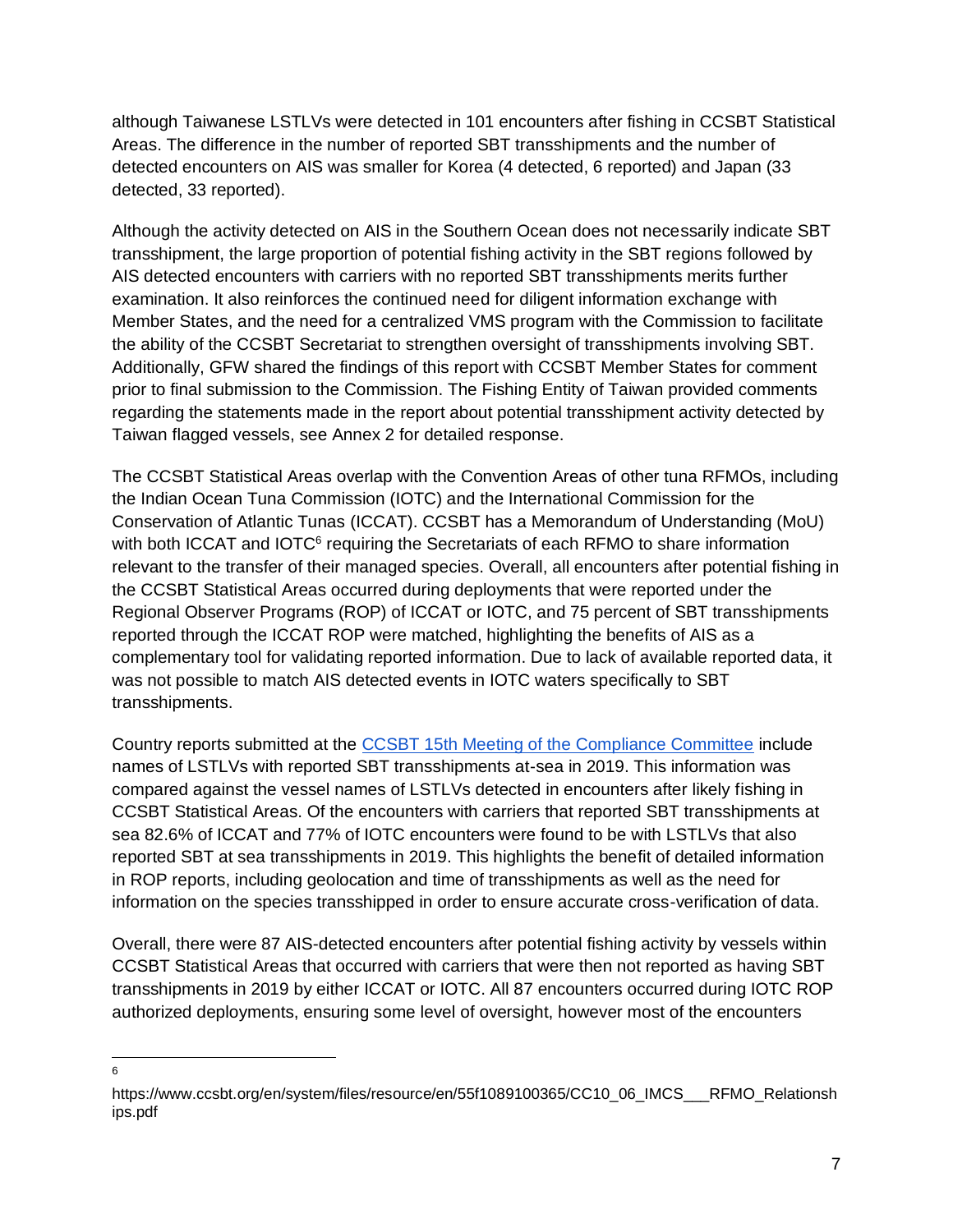(93%) were with Taiwanese carriers, which report transshipment information separately to CCSBT as they are not a member of IOTC. Over half of the encounters with carriers that did not report SBT transshipments (45 encounters) occurred during peak SBT fishing season and 14 of those encounters occurred with a carrier not registered with and authorized by CCSBT. One of the encounters during peak SBT fishing season was with an LSTLV indicated as transshipping SBT at sea in 2019 and the other 44 encounters were with LSTLVs that did not report any atsea SBT transshipments in 2019. The inability to trace SBT transshipments from fishing vessel, to carrier, to port across the RFMOs in one reporting structure causes a lack of transparency that makes it difficult to cross verify information. A central source of reporting records by the CCSBT Secretariat that compiles and cross-verifies the SBT transshipment reports and provides the detailed information on transshipments would greatly enhance transparency of SBT transshipments. If these records could be provided during voyages and compared to AIS data by the Secretariat, this could allow for targeted port inspections by member and cooperative ports that prioritizes vessels with a risk of unreported transshipment of SBT.

Landings and transshipments of SBT in port are regulated through the *[Resolution for a CCSBT](https://www.ccsbt.org/sites/ccsbt.org/files/userfiles/file/docs_english/operational_resolutions/Resolution_Minimum_Port_Inspection_Standards.pdf)  [Scheme for Minimum Standards for Inspections in Port](https://www.ccsbt.org/sites/ccsbt.org/files/userfiles/file/docs_english/operational_resolutions/Resolution_Minimum_Port_Inspection_Standards.pdf)*, which requires Members to designate ports of entry for foreign flagged vessels landing SBT and to inspect at least five percent of all landings. However, analysis of carrier activity indicated that only two of the six ports visited by carriers after encounters with fishing vessels were located within CCSBT Member States. Therefore, the majority of ports used by carriers which may be carrying SBT are not required to comply with this Resolution. While non-Member port States have been invited to attend annual meetings of CCSBT in the past, and have worked with CCSBT on a case by case basis, CCSBT should also encourage non-Member port States to provide inspection information for foreign vessels carrying SBT that visit their ports regardless of whether they not transship or land SBT. In addition, with the large amount of potential fishing and encounter activity detected on AIS within the CCSBT Statistical Areas, but not necessarily linked to reported SBT data, the Resolution should be expanded to include inspections of foreign carrier vessels carrying SBT while they are in port but not necessarily landing and/or transshipping catch.

| <b>Finding</b>                                                                                             | <b>Recommendation for CCSBT</b>                                                                                                                              |
|------------------------------------------------------------------------------------------------------------|--------------------------------------------------------------------------------------------------------------------------------------------------------------|
| A 25% decline in encounters<br>occurred in CCSBT during 2019.                                              | Implement a centralized VMS program to help facilitate<br>the ability of the CCSBT Secretariat to assist in<br>validating reported transshipments of SBT and |
| Although the general proportion of<br>transshipment activity by flag States                                | detecting unreported activity.                                                                                                                               |
| active in the area was consistent<br>with 2018 findings, Taiwanese<br>flagged vessel activity grew by 22%. | In addition to VMS, AIS use could be implemented<br>through a Resolution to mandate AIS use for all<br>CCSBT-authorized vessels and have minimum             |

The analysis of 2019 carrier vessel activity indicates that these Resolutions could be improved in the following ways: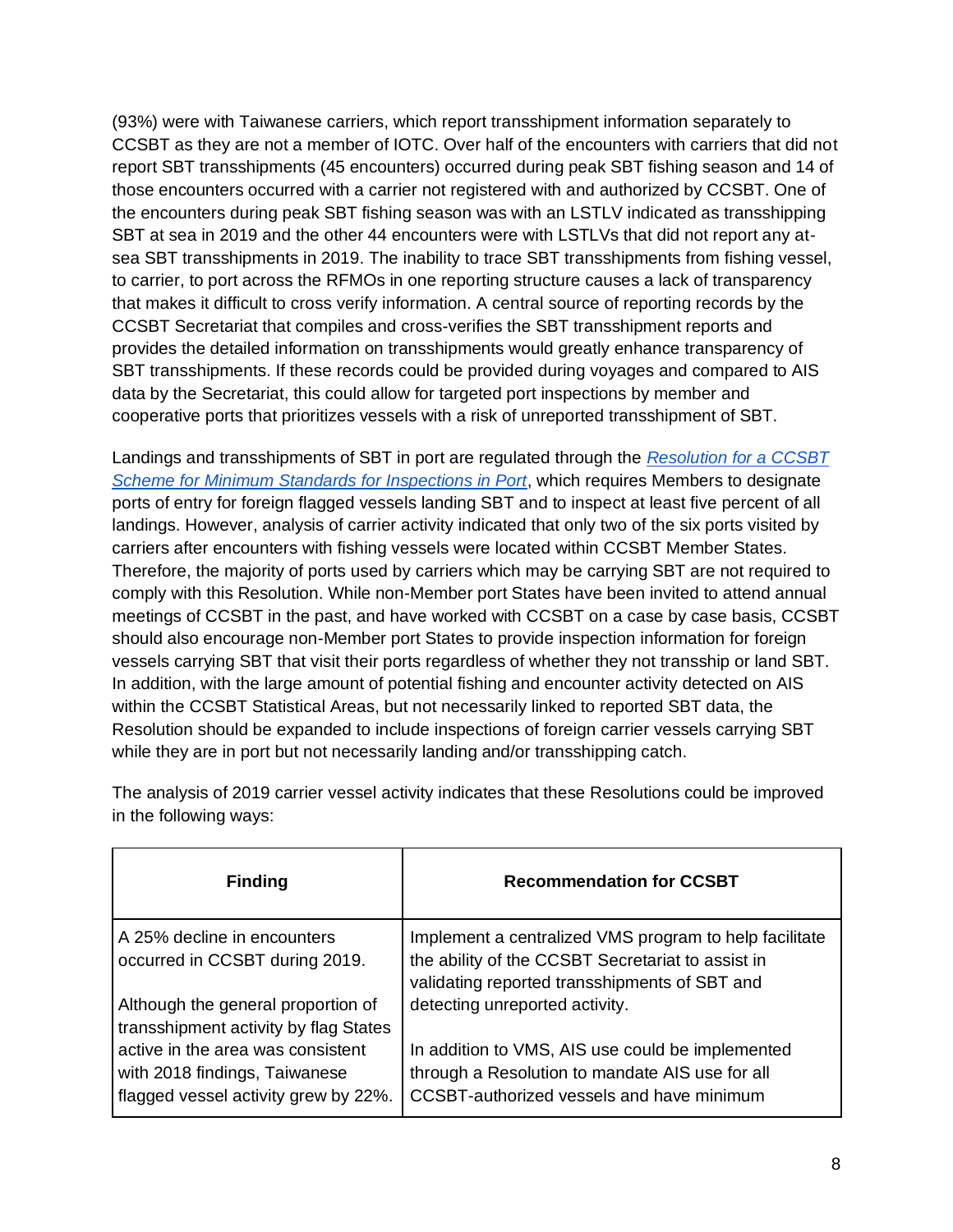|                                                                                                                                                                                                                                                                                                                                                                                                                                                                            | standards on the implementation of SOLAS Chapter V<br>Regulation 197.                                                                                                                                                                                                                                                                                                                                                                                                                                                                                                                                                                                                                                     |
|----------------------------------------------------------------------------------------------------------------------------------------------------------------------------------------------------------------------------------------------------------------------------------------------------------------------------------------------------------------------------------------------------------------------------------------------------------------------------|-----------------------------------------------------------------------------------------------------------------------------------------------------------------------------------------------------------------------------------------------------------------------------------------------------------------------------------------------------------------------------------------------------------------------------------------------------------------------------------------------------------------------------------------------------------------------------------------------------------------------------------------------------------------------------------------------------------|
| Using publicly available data, 75%<br>of ICCAT ROP-reported SBT<br>transshipments were matched to<br>AIS detected events.<br>87 encounters were conducted by<br>carriers that did not report SBT<br>transshipments to IOTC or ICCAT<br>after LSTLVs were detected<br>potentially fishing in the primary<br>CCSBT areas of interest. At least 14<br>encounters during the peak SBT<br>season involved carriers that were<br>not registered with and authorized<br>by CCSBT. | Request that public IOTC ROP reports contain date<br>and geo-coordinates of all transshipment events.<br>Strengthen the MoU with ICCAT and IOTC to require<br>precise catch and transshipment information to be<br>included in SBT transshipment reports, including<br>species, time, and geolocation.<br>Designate a central source of reporting records to<br>compile and cross-verify SBT transshipment reports by<br>Members along with ICCAT and IOTC ROP reports.<br>Timely release of this information could facilitate<br>targeted port inspections by member and cooperative<br>ports that prioritizes vessels with a risk of unreported<br>transshipment of SBT.                                |
| The majority of the port States<br>visited by carriers after encounters<br>with LSTLVs potentially fishing in<br><b>CCSBT Statistical Areas are not</b><br>members of CCSBT and are<br>therefore not required to comply with<br>the CCSBT Resolution on Minimum<br>Port Inspections.                                                                                                                                                                                       | The CCSBT Resolution on Minimum Port Inspections<br>should be expanded to include inspections of foreign<br>carrier vessels carrying SBT while they are in port but<br>not necessarily landing and/or transshipping catch.<br>Maintain active engagement with non-Member port<br>States to ensure inspections are conducted on both<br>carrier and fishing vessels with a risk of unreported<br>SBT onboard and exchange of inspection and landing<br>details of vessels likely carrying SBT.<br>Outline an obligation with the Resolution for Members<br>to only land SBT that their vessels have caught in ports<br>designated through the CCSBT CMM or designated as<br>ports of entry under the PSMA. |

<sup>7</sup> https://www.liscr.com/sites/default/files/SOLAS%20V\_Reg19.pdf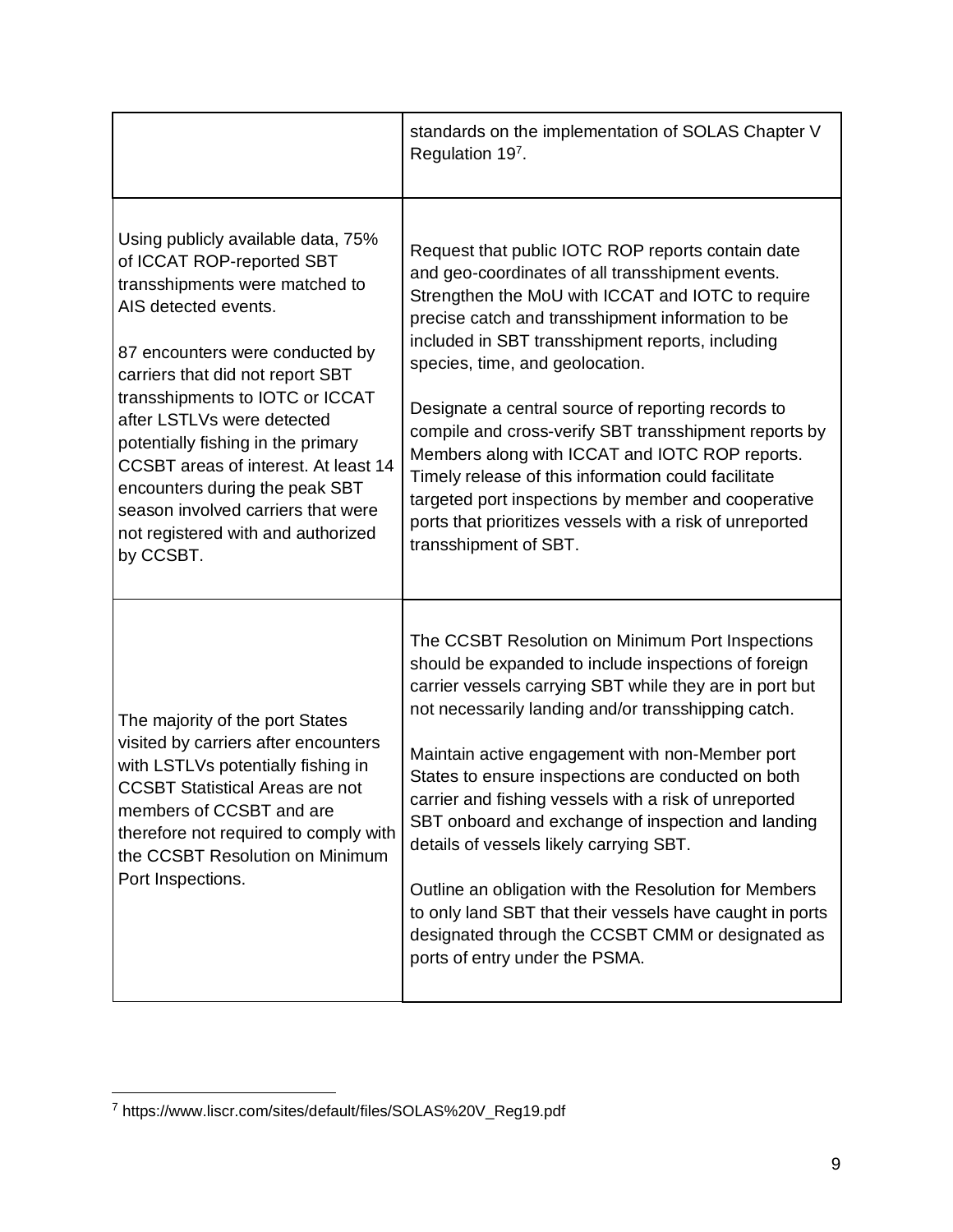# **Activity Overview**

#### *AIS Data Summary*

GFW recorded 147 AIS-detected encounters in 2019 between carrier vessels and Large-Scale Tuna Longline Vessels (LSTLVs) after the fishing vessel was observed potentially fishing<sup>8</sup> within CCSBT Statistical Areas. This report primarily focuses on the 142 encounters that occurred in the Statistical Areas between 20 West and 120 East longitude (Figure 1) as feedback from previous reports indicated this area was most likely to involve the capture of SBT.



**Figure 1.** Encounters that occurred between a carrier and fishing vessel after potential fishing occurred within the CCSBT Statistical Areas

<sup>&</sup>lt;sup>8</sup> Any and all references to "fishing" should be understood in the context of Global Fishing Watch's fishing detection algorithm, which is a best effort to determine "apparent fishing effort" based on data from the Automatic Identification System (AIS) collected via satellites and terrestrial receivers. As AIS data varies in completeness, accuracy and quality, it is possible that some fishing effort is not identified and conversely, that some fishing effort identified is not fishing. For these reasons, Global Fishing Watch qualifies all designations of vessel fishing effort, including synonyms of the term "fishing effort," such as "fishing" or "fishing activity," as "apparent," rather than certain. Any/all Global Fishing Watch information about "apparent fishing effort" should be considered an estimate and must be relied upon solely at your own risk. Global Fishing Watch is taking steps to make sure fishing effort designations are as accurate as possible.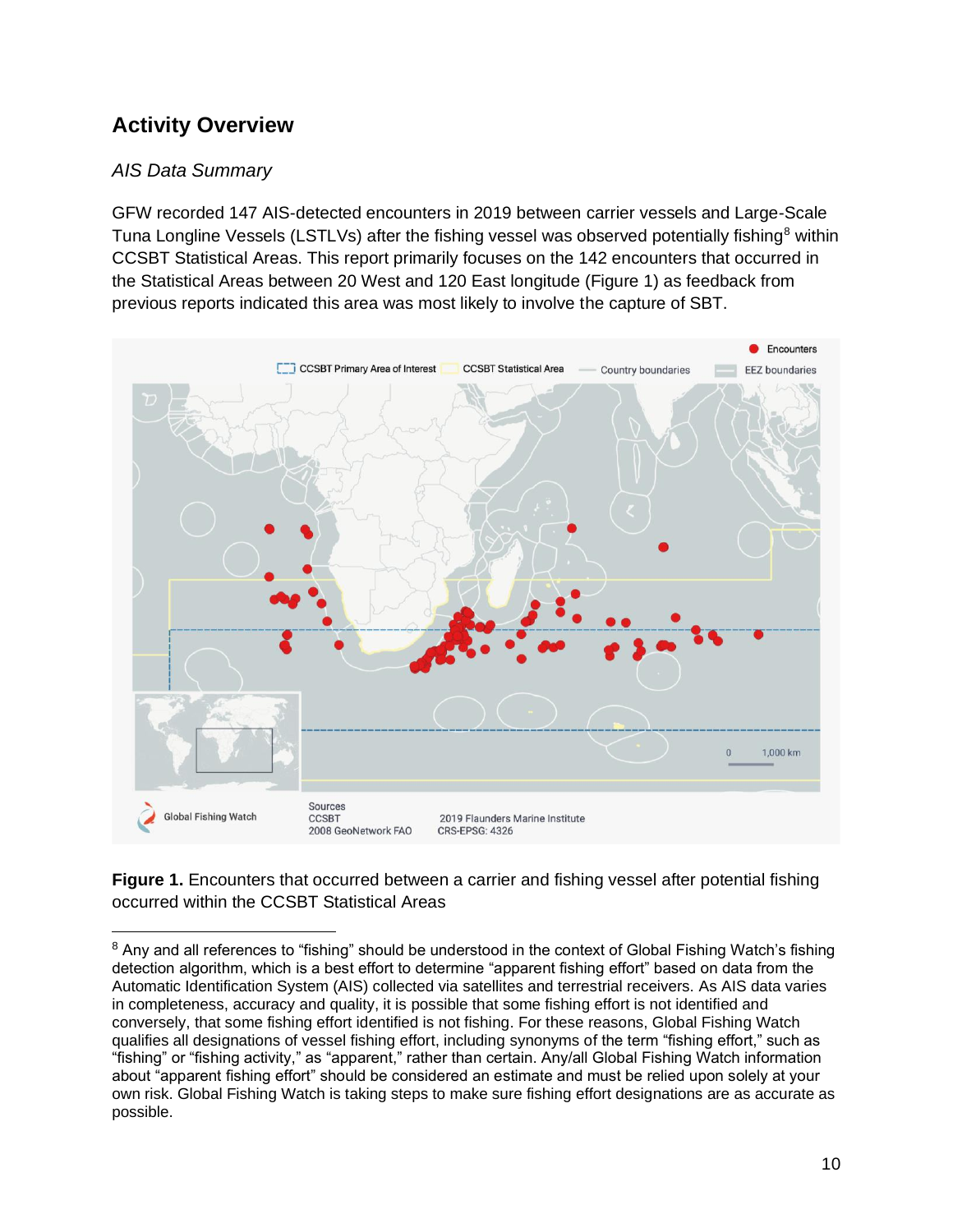The 142 encounters were conducted by 17 carrier vessels flagged to five States and 82 fishing vessels flagged to five States (Figure 2). All carrier and LSTLV flag States detected on AIS in 2019 were detected on AIS in the CCSBT Statistical Areas in 2018. Liberian carriers were less active in 2019, with detected transshipment activity more than halved from the previous year (53 encounters in 2018) while Taiwan was the only carrier flag State with increased encounter activity (81 encounter events in 2019 compared to 67 in 2018).



**Figure 2.** A. GFW-detected Encounter Events by Carrier Flag State and B. Fishing vessel Flag State. Note: bubbles indicate unique vessels

In 2018, encounters between Taiwanese carriers and LSTLVs accounted for the largest proportion of detected activity (35% of encounters) in the CCSBT Statistical Areas. In 2019 this grew to 57 percent of the detected encounters (Figure 3). Other States with a proportionally large number of encounters detected in 2019 included carriers and LSTLVs flagged to Japan (10.6%), Liberian carrier vessels and Japanese LSTLVs (9.9%), and Singaporean carriers and Taiwanese LSTLVs (9.2%) (Figure 3).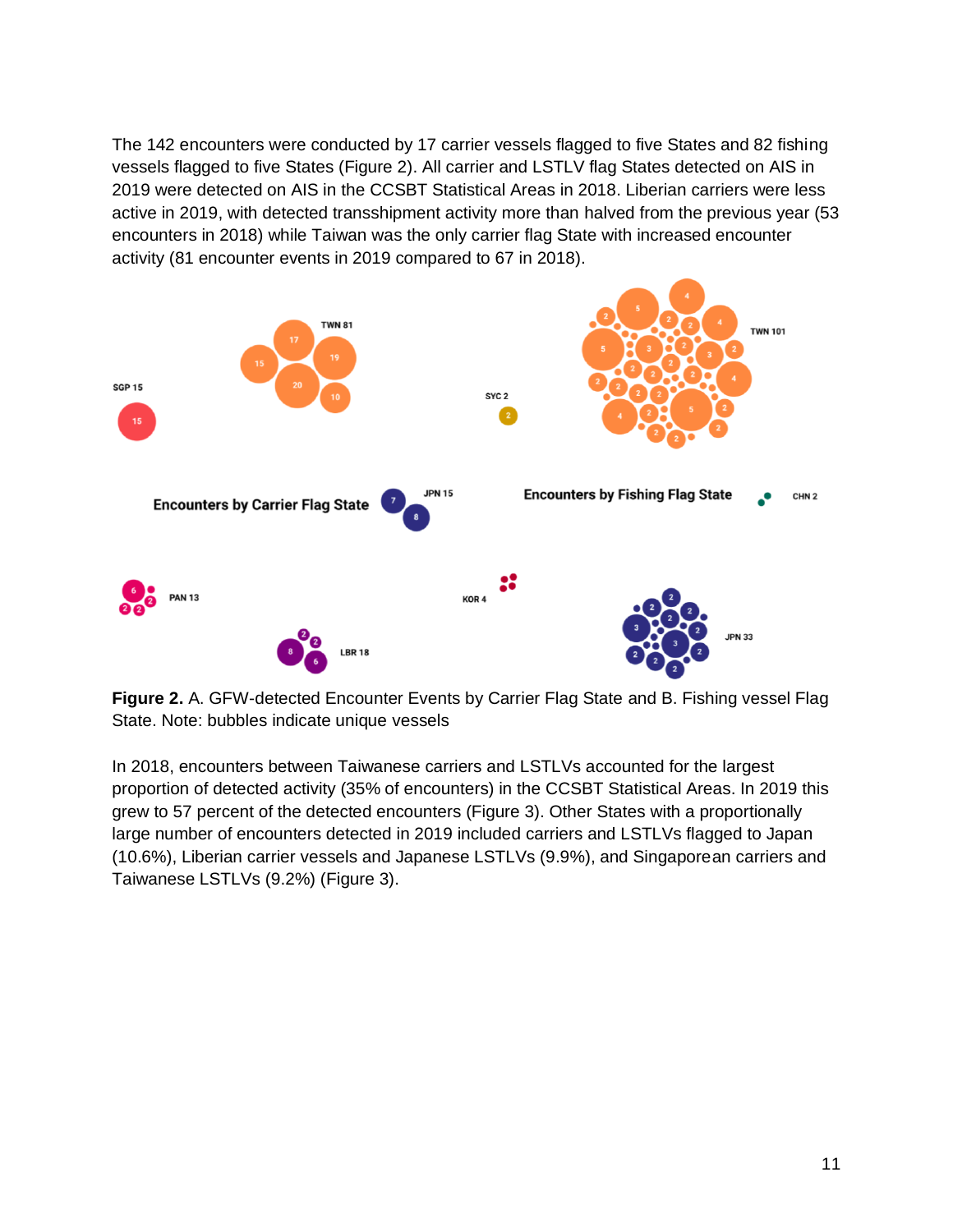

**Figure 3.** Number of encounters between carrier and fishing vessels by Flag State

It is important to note that the CCSBT analysis is reliant on fishing vessels being detected on AIS potentially fishing within the CCSBT Statistical Areas prior to an encounter. Thus, the summary of activity indicates those fleets that were active in the Southern Ocean, including potential fishing prior to possible transshipments, but may not directly correlate to fleets that did indeed catch SBT.

#### *Comparison of CCSBT Transshipment Summary to AIS*

CCSBT provides a summary of reported SBT transshipments, by LSTLV flag State, in the [Operation of CCSBT MCS Measures](https://www.ccsbt.org/en/system/files/CC15_09_Operation_of_CCSBT_MCS_Measures_Rev1.pdf) report. When compared to AIS, Japanese and Korean LSTLVs were detected in a similar number of encounters as compared to the number of reported SBT transshipments, while Taiwan was detected in noticeably more encounters, relative to the number of reported SBT transshipments (Figure 4) $9$ . Japan reported 33 SBT transshipments by their LSTLV fleet and Korea reported 6 SBT transshipments. On AIS, Japanese LSTLVs were detected in 33 encounters while Korean LSTLVs were detected in 4 encounters. The majority of Japanese LSTLVs detected in encounters (94%) and all of the Korean LSTLVs detected in encounters were with LSTLVs that reported transshipping SBT at sea in 2019 (Figure 4). There were significantly fewer SBT transshipments reported by Taiwanese LSTLVs (27)<sup>10</sup> then there were encounters detected on AIS after potential fishing in CCSBT Statistical Areas (101). It is possible the detected activity is related to other species of tuna, tuna-like species, or to SPRFMO managed species, but further investigation is warranted.

<sup>&</sup>lt;sup>9</sup> See table 1 on page 7

[https://www.ccsbt.org/en/system/files/CC15\\_09\\_Operation\\_of\\_CCSBT\\_MCS\\_Measures\\_Rev1.pdf](https://www.ccsbt.org/en/system/files/CC15_09_Operation_of_CCSBT_MCS_Measures_Rev1.pdf) 10 [https://www.ccsbt.org/en/system/files/CC15\\_09\\_Operation\\_of\\_CCSBT\\_MCS\\_Measures\\_Rev1.pdf](https://www.ccsbt.org/en/system/files/CC15_09_Operation_of_CCSBT_MCS_Measures_Rev1.pdf)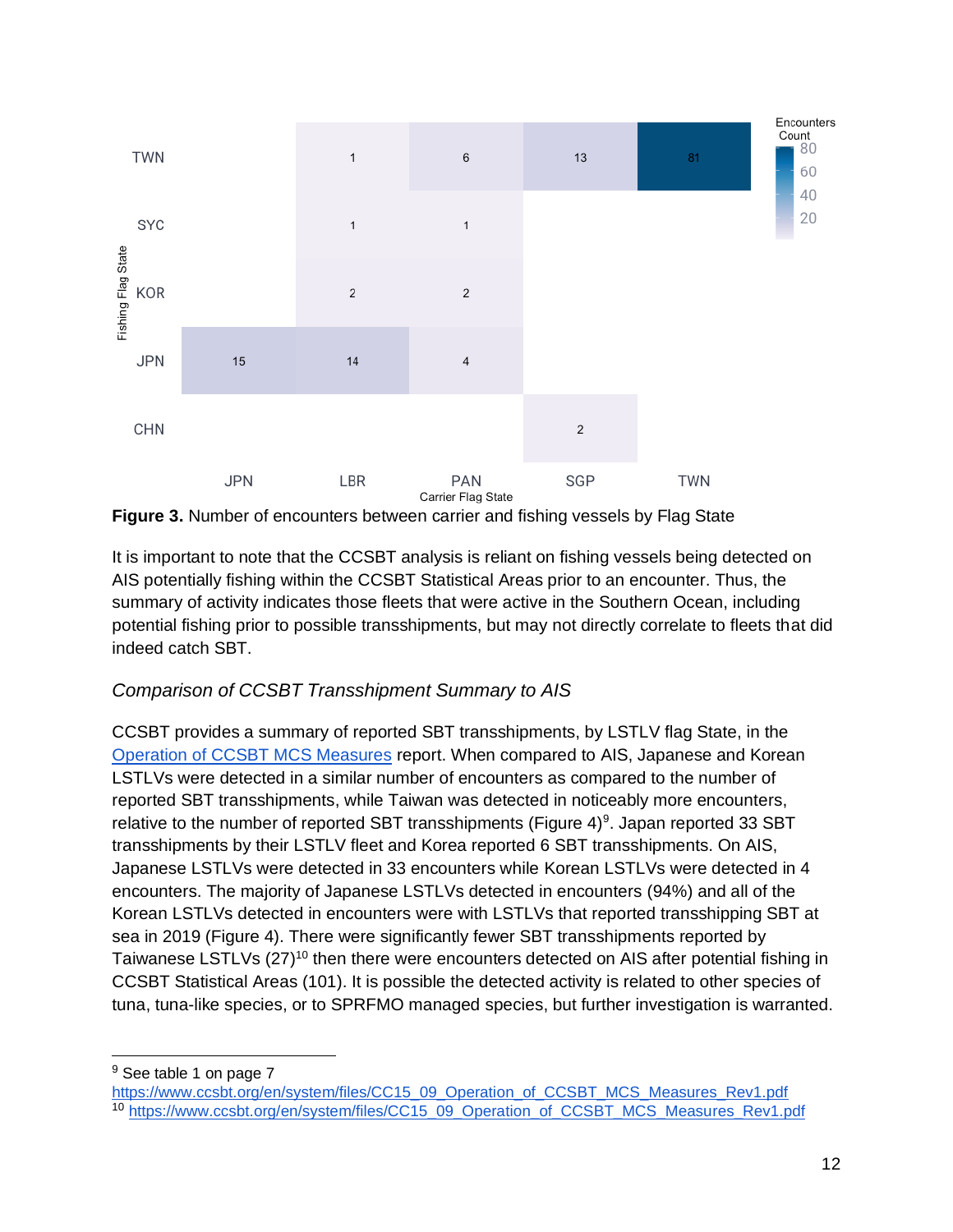

**Figure 4.** Number of reported SBT transshipments by LSTLV flag State compared to the number of detected encounters after potential fishing in CCSBT Statistical Areas. Detected encounters with the darker shading indicate LSTLV reported SBT at-sea transshipment in 2019.

For all carriers and fishing vessels active around the CCSBT Statistical Areas it is critical to ensure transshipment activity has proper oversight, via detailed ROP records and a centralized VMS system for the CCSBT Commission. It is also important to be able to compare AISdetected activity with ROP-reported activity to cross-verify that all SBT related transshipment activity is being reported and what activity may require further investigation. Mandated use of AIS, ideally class A for best reception quality, would help ensure the accurate assessment of the data that can help independently verify reported activity. Requiring SBT to be *"transhipped separate to other tuna-like species, in order to assist observers with identification"* as recommended by CCSBT<sup>11</sup> would further ensure SBT transshipments maintain a proper level of oversight.

Collectively, AIS-detected transshipment events after potential fishing activity in the CCSBT Statistical Areas was down by 25 percent as compared to 2018.

<sup>&</sup>lt;sup>11</sup> [https://www.ccsbt.org/en/system/files/CC15\\_09\\_Operation\\_of\\_CCSBT\\_MCS\\_Measures\\_Rev1.pdf](https://www.ccsbt.org/en/system/files/CC15_09_Operation_of_CCSBT_MCS_Measures_Rev1.pdf)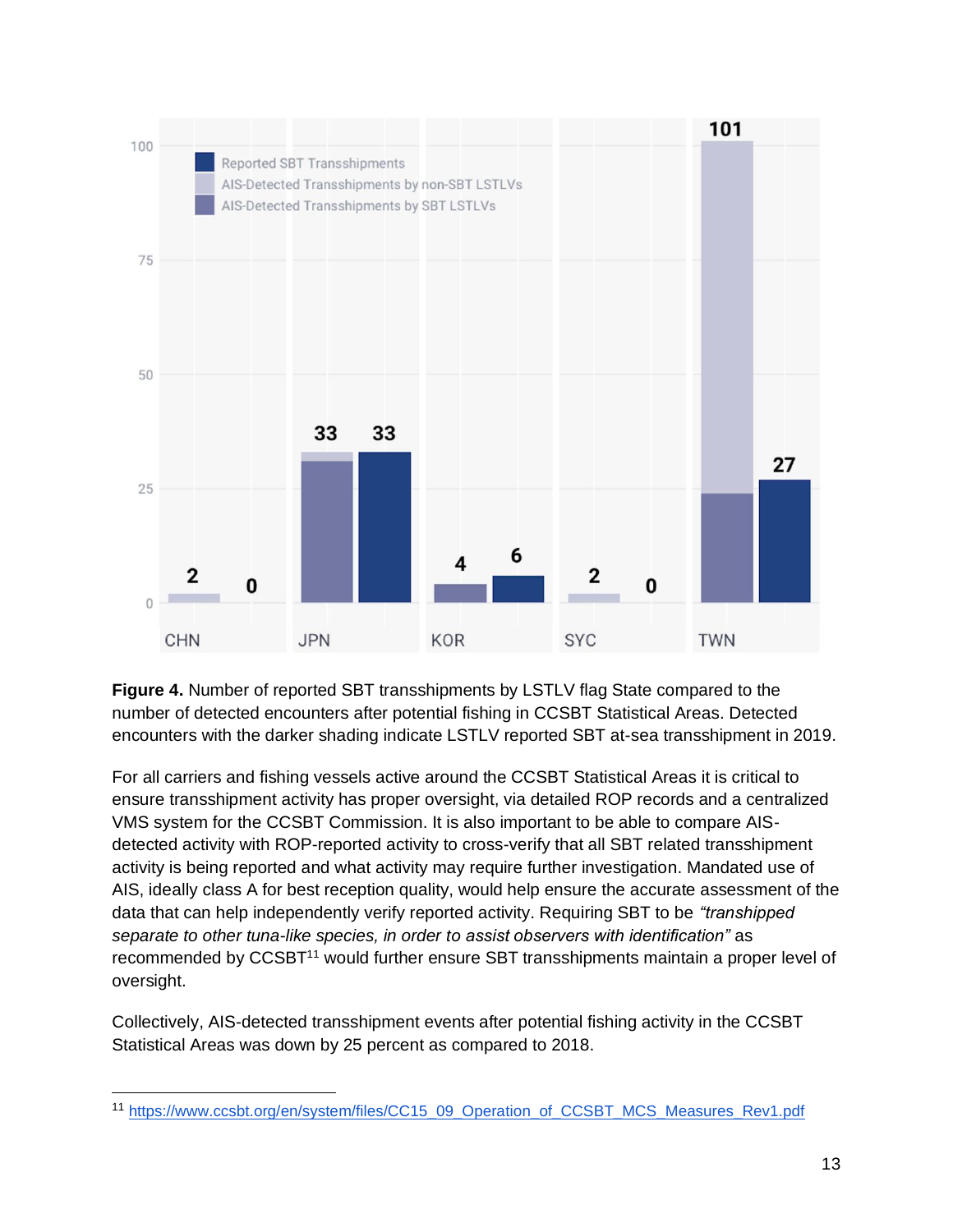Reported activity was down by just over 30 percent as compared to 2018.<sup>12</sup> IOTC, IATTC and ICCAT also saw a similar decrease in AIS-detected and ROP-reported transshipment activity<sup>13</sup>. Analysis of the WCPFC Convention Area has yet to be completed. The exact reason for the decline cannot be assessed by AIS analysis. The cause is not currently known but may be linked to a change in catches or a shift in fishing operations towards port landings for 2019.

# **Overlaps with IOTC and ICCAT ROPs**

The CCSBT *[Resolution on Establishing a Program for Transhipment by Large-Scale Fishing](https://www.ccsbt.org/sites/ccsbt.org/files/userfiles/file/docs_english/operational_resolutions/Resolution_Transhipment.pdf)  [Vessels](https://www.ccsbt.org/sites/ccsbt.org/files/userfiles/file/docs_english/operational_resolutions/Resolution_Transhipment.pdf)* outlines the monitoring and reporting requirements for carrier vessels and LSTLVs that transship SBT at sea and in-port. While the program requires a CCSBT observer to be on board the carrier vessel during the transshipment, the "*CCSBT transhipment program is harmonised and operated in conjunction with those of ICCAT and IOTC to avoid duplication of the same measures. ICCAT or IOTC observers on a transhipment vessel that is authorised to receive SBT are deemed to be CCSBT observers provided that CCSBT standards are met.*" 14

GFW analyzed SBT transshipments which were reported through both the ICCAT and IOTC ROPs in 2019 and compared these reports to the AIS-detected encounters. ICCAT observer reports<sup>15</sup> were used to identify reported transshipments involving SBT. Table 1 in the IOTC document IOTC-2020-CoC17-04b<sup>16</sup> was used to identify information on transshipments of SBT within IOTC waters during 2019. No detailed geolocation or temporal data on SBT transshipments reported by the IOTC ROP is publicly available, in contrast to ICCAT.

### *Reported Activity*

To determine possible SBT-related transshipments, GFW identified encounters between carriers and LSTLVs occurring after the LSTLVs were detected potentially fishing in the CCSBT Statistical Areas on AIS. The total number of encounters by carriers listed as reporting SBT transshipments to ICCAT and IOTC were calculated and compared to the total number of reported transshipments by the carriers. The specific location of these encounters is shown in the figure below (Figure 5). The ICCAT ROP provides specific geolocation and time of reported SBT transshipments, and this data is also included in the map below (Figure 5). Because the ICCAT ROP data includes location and times of transshipments, as well as information on the type and volume of fish transshipped, GFW was able to match SBT transshipments to AISdetected encounter and loitering activity in the ICCAT Convention Area (Figure 5).

<sup>14</sup> <https://www.ccsbt.org/en/content/monitoring-control-and-surveillance>

<sup>12</sup> 95 SBT transshipments reported to CCSBT in 2018

[https://www.ccsbt.org/en/system/files/CC14\\_06\\_Operation\\_of\\_CCSBT\\_MCS\\_Measures%20Rev1.pdf](https://www.ccsbt.org/en/system/files/CC14_06_Operation_of_CCSBT_MCS_Measures%20Rev1.pdf) compared to 66 SBT transshipments reported in 2019

[https://www.ccsbt.org/en/system/files/CC15\\_09\\_Operation\\_of\\_CCSBT\\_MCS\\_Measures\\_Rev1.pdf](https://www.ccsbt.org/en/system/files/CC15_09_Operation_of_CCSBT_MCS_Measures_Rev1.pdf)  $13$  A  $\sim$  20 percent decline on the high seas between 2018 and 2019. Referenced RFMO reports, once published, will be available at https://globalfishingwatch.org/rfmo-transshipment/

<sup>15</sup> <https://www.iccat.int/en/ROP.html>

<sup>16</sup> <https://www.iotc.org/documents/summary-iotc-regional-observer-programme-during-2019-contractor>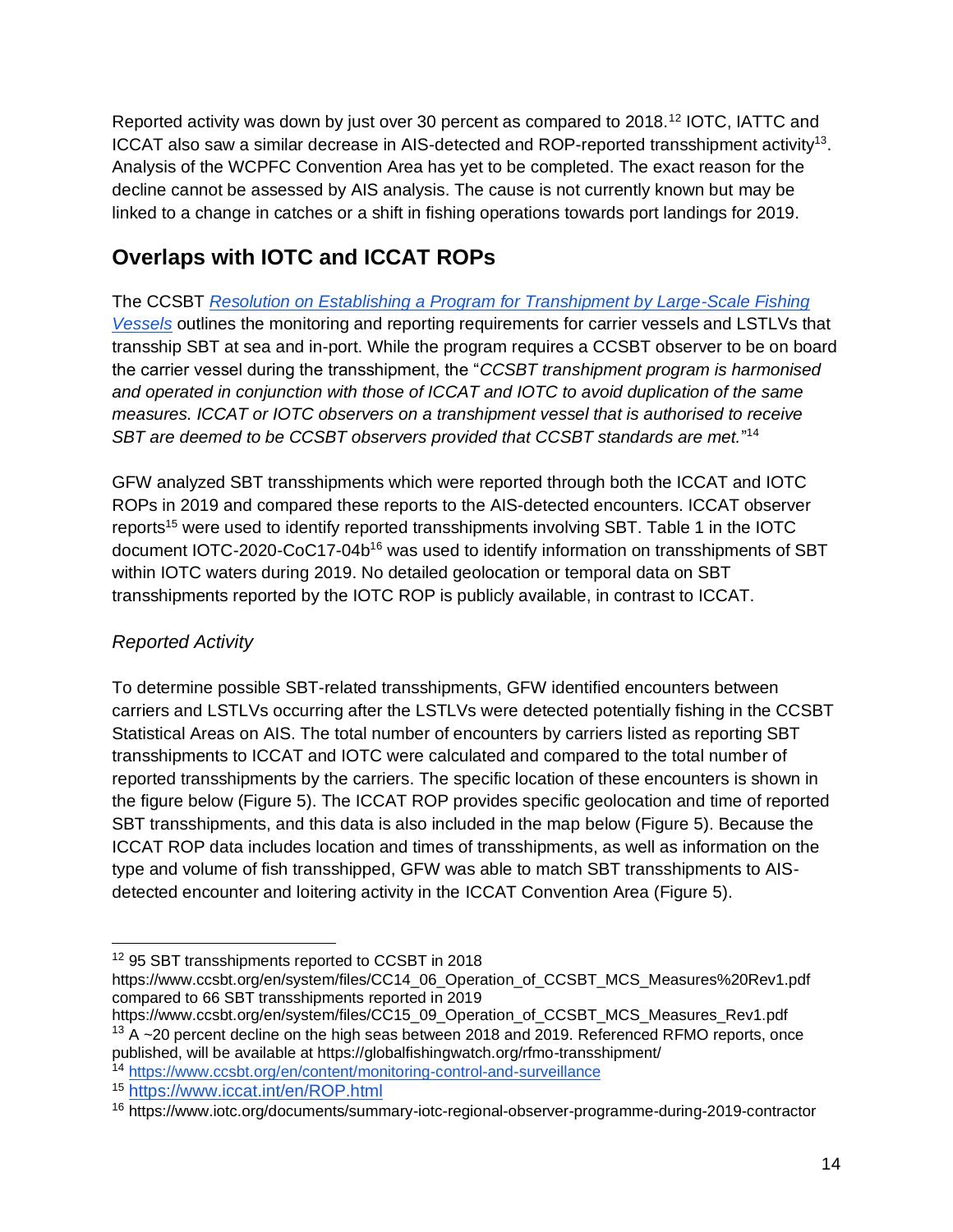Further, all encounter and loitering events detected in ICCAT could be used in the matching of the ICCAT ROP SBT data as all SBT transshipped during ICCAT ROP deployments were indicated as being caught in the CCSBT Statistical Areas in 2019. AIS detected transshipments could not be matched for IOTC in an equivalent way as the exact locations and times of SBT transshipments is not available from the IOTC ROP.



**Figure 5.** Possible transshipment activity conducted by carriers that reported SBT transshipments to IOTC and ICCAT ROPs.

#### *AIS Detected Events Matched to ICCAT ROP*

Of the 24 ICCAT ROP-reported SBT transshipments in 2019, GFW matched<sup>17</sup> 17 to encounter events and one to a loitering event. Therefore, a total of 18 distinct reported SBT transshipments, or 75 percent of the reported events, were detected via AIS (Table 1).

 $17$  A matched encounter is defined as an encounter event within 12 hours and 10 kilometers of a reported transshipment event. A matched loitering event is defined as within 12 hours and 5 kilometers of a reported transshipment event. The matching algorithm is stricter as loitering events are less well defined than encounter events.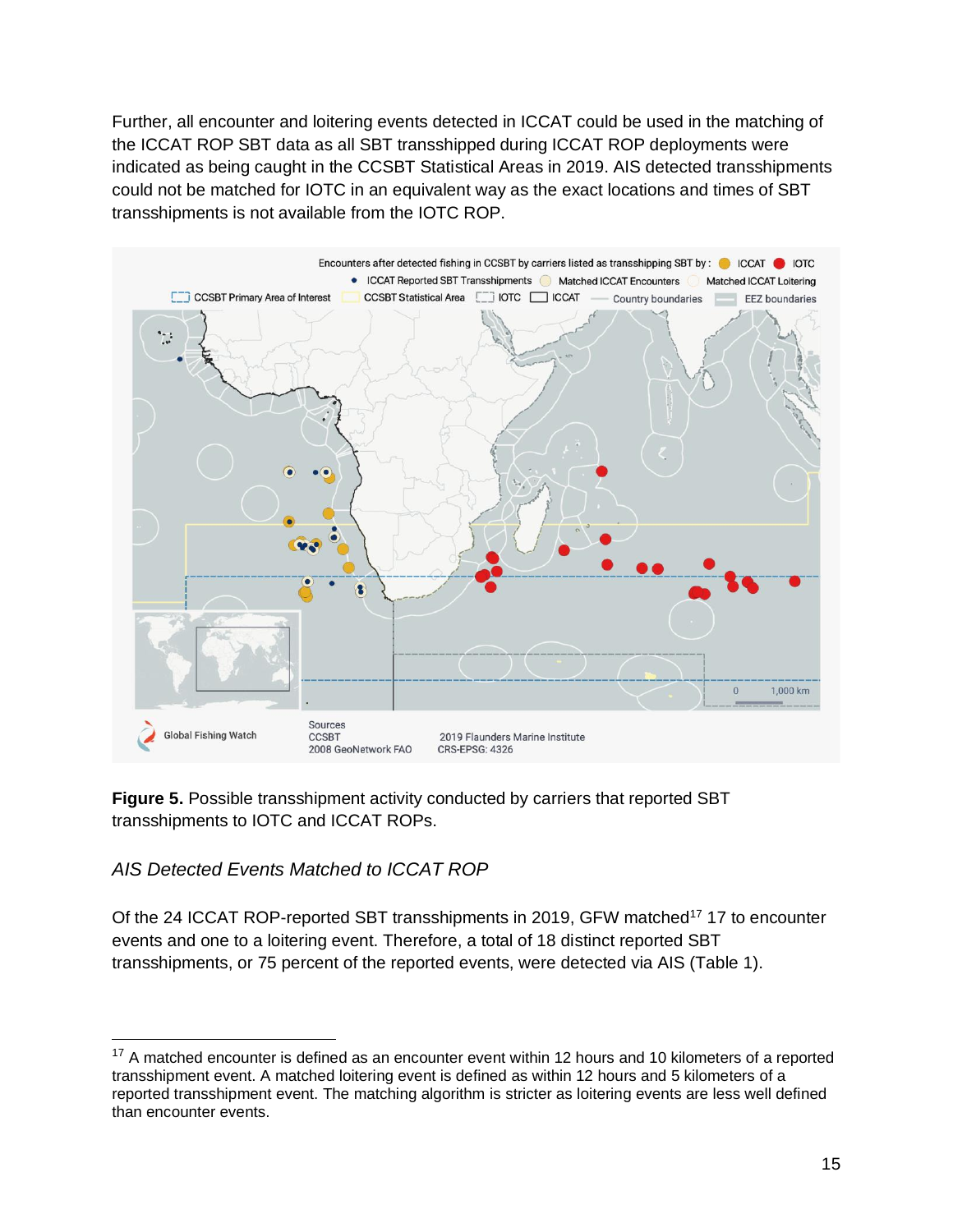This match rate is similar to 2018 (72.4%). If the matching algorithm is relaxed to match encounters within 13 kilometers of a reported SBT transshipment, as opposed to the 10 kilometer radius typically used, over 90% of SBT transshipments reported by ICCAT are matched. All of the matched encounters were verified to be with LSTLVs that reported SBT transshipments at-sea based on data available in CCSBT country reports.

When the same matching algorithm was used on only encounters detected after potential fishing in the CCSBT Statistical Areas (the 142 encounters identified after LSTLVs were detected potentially fishing in CCSBT Statistical Areas), the rate declined to under half matched (45.8%). This lower match rate would indicate that previous to encounters that matched reported SBT transshipments, the fishing vessel was not transmitting AIS consistently to be detected by GFW algorithms while active in the CCSBT Statistical Areas.

| <b>Carrier</b><br><b>Flag</b> | <b>Reported</b><br><b>Carriers</b> | <b>AIS-Detected</b><br><b>Carriers</b> | <b>Reported SBT</b><br><b>Transshipments</b> | <b>AIS Matched</b><br><b>Encounters</b> | <b>AIS Matched</b><br>Loitering |
|-------------------------------|------------------------------------|----------------------------------------|----------------------------------------------|-----------------------------------------|---------------------------------|
| <b>JPN</b>                    | $\mathcal{P}$                      | 2                                      | 16                                           | 10                                      | 0                               |
| <b>LBR</b>                    | 3                                  | 3                                      |                                              |                                         |                                 |
| <b>PAN</b>                    |                                    |                                        |                                              |                                         |                                 |

**Table 1.** AIS-detected Carrier Activity Compared to ICCAT Reported SBT transshipments

#### *AIS Detected Events Matched to IOTC ROP*

Unlike ICCAT, IOTC's ROP transshipment report does not include geolocation or timestamp data, or information on the species transshipped during individual transshipment events. IOTC does provide a list of carriers which reported SBT transshipments in 2019 and the total number of SBT transshipments reported by that vessel during the calendar year. GFW used this list to identify encounters by carriers with reported SBT transshipments in the IOTC Convention Area in 2019. Reported SBT transshipments and detected encounters after potential fishing in the CCSBT Statistical Areas is compared in the table below (Table 2). Notably, loitering activity is not analyzed in the IOTC, unlike in ICCAT. In ICCAT loitering events are matched to known SBT transshipments with reported geo-coordinates and time, whereas in IOTC SBT transshipment information is not publicly available. Because loitering, by definition, only indicates carrier movement potentially indicative of transshipment but with no fishing vessel identified there is no way to know if loitering in the IOTC is linked to fishing in the CCSBT Statistical Areas, and more pointedly, to SBT reported transshipments.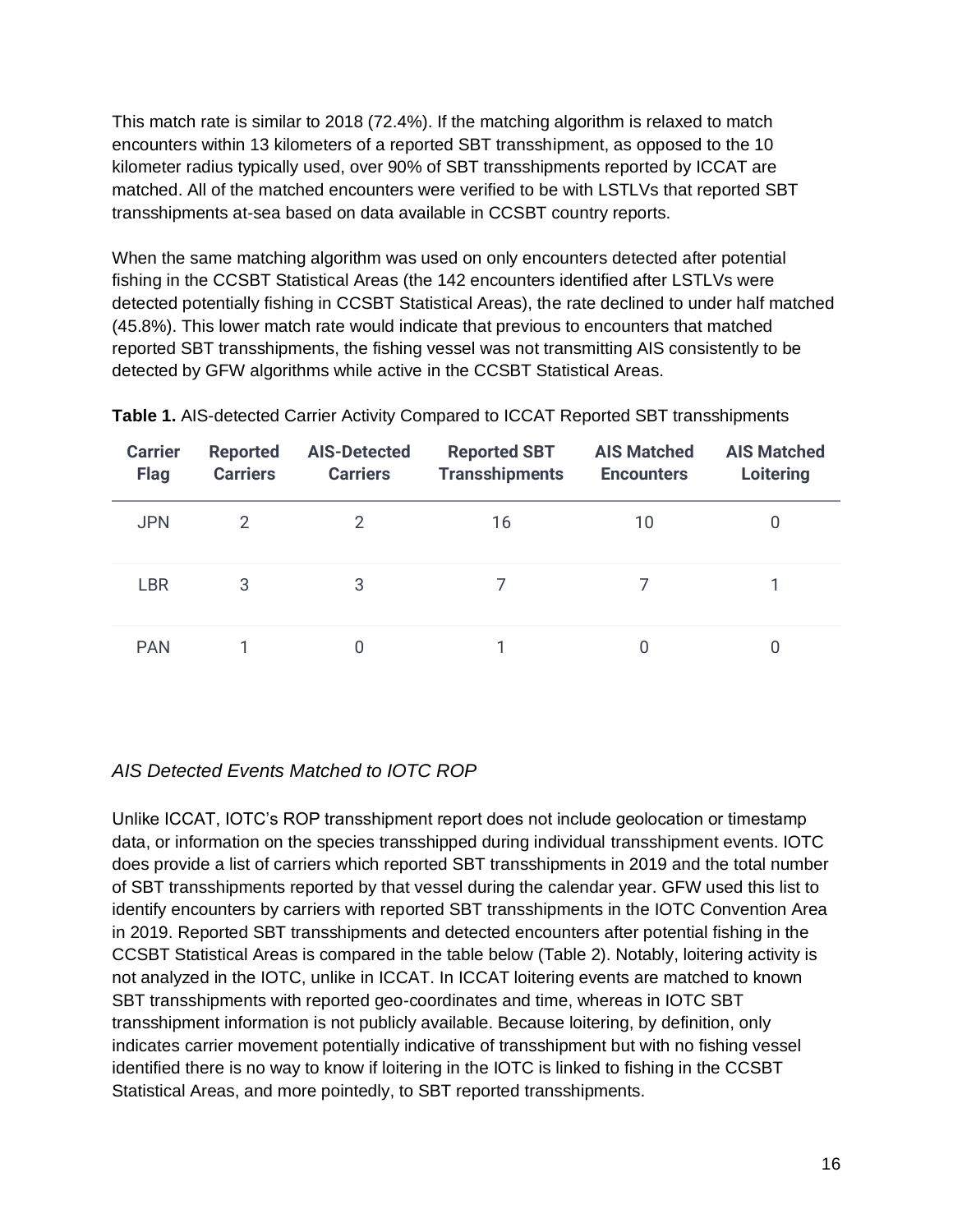| <b>Carrier</b><br><b>Flag</b> | <b>Reported</b><br><b>Carriers</b> | <b>AIS-Detected</b><br><b>Carriers</b> | <b>Reported SBT</b><br><b>Transshipments</b> | <b>AIS-Detected</b><br><b>Encounters</b> |
|-------------------------------|------------------------------------|----------------------------------------|----------------------------------------------|------------------------------------------|
| <b>JPN</b>                    | 1                                  |                                        | 5                                            | 3                                        |
| <b>LBR</b>                    | $\overline{2}$                     | 2                                      | 5                                            | 5                                        |
| <b>PAN</b>                    | $\overline{2}$                     | $\mathcal{P}$                          | 7                                            | 3                                        |
| <b>SGP</b>                    |                                    |                                        | 26                                           | 15                                       |

**Table 2.** AIS-Detected Carrier Activity Compared to IOTC Reported SBT Transshipments

The high match rate with the ICCAT ROP data, as compared to the IOTC data provides several insights. AIS can be an effective supplementary tool in supporting the efforts of fisheries management authorities, and would be an even stronger tool were AIS mandated for use by all carrier and fishing vessels. Additionally, more comprehensive ROP reporting standards across all RFMOs, such as geolocation coordinates, time of transshipment event, and duration of transshipment would help improve cross verification of data.

#### *Detected Encounters Not Matched to Reported SBT Transshipments in the IOTC*

GFW detected 93 encounters in the IOTC Convention Area conducted by 12 carrier vessels which were not listed as reporting SBT transshipments in the IOTC ROP report (Figure 6). All encounters occurred during IOTC authorized deployments.

Six of these encounters were conducted by four carrier vessels which reported SBT transshipments to ICCAT but not to IOTC (See Figure 6) and all carriers were authorized by CCSBT in addition to IOTC. It is possible these carriers transshipped SBT in ICCAT but not in IOTC and this activity is not related to SBT transshipments. However, to ensure SBT are not lost in the supply chain, all SBT should be transshipped separate from other tuna-like species, as recommended by CCSBT.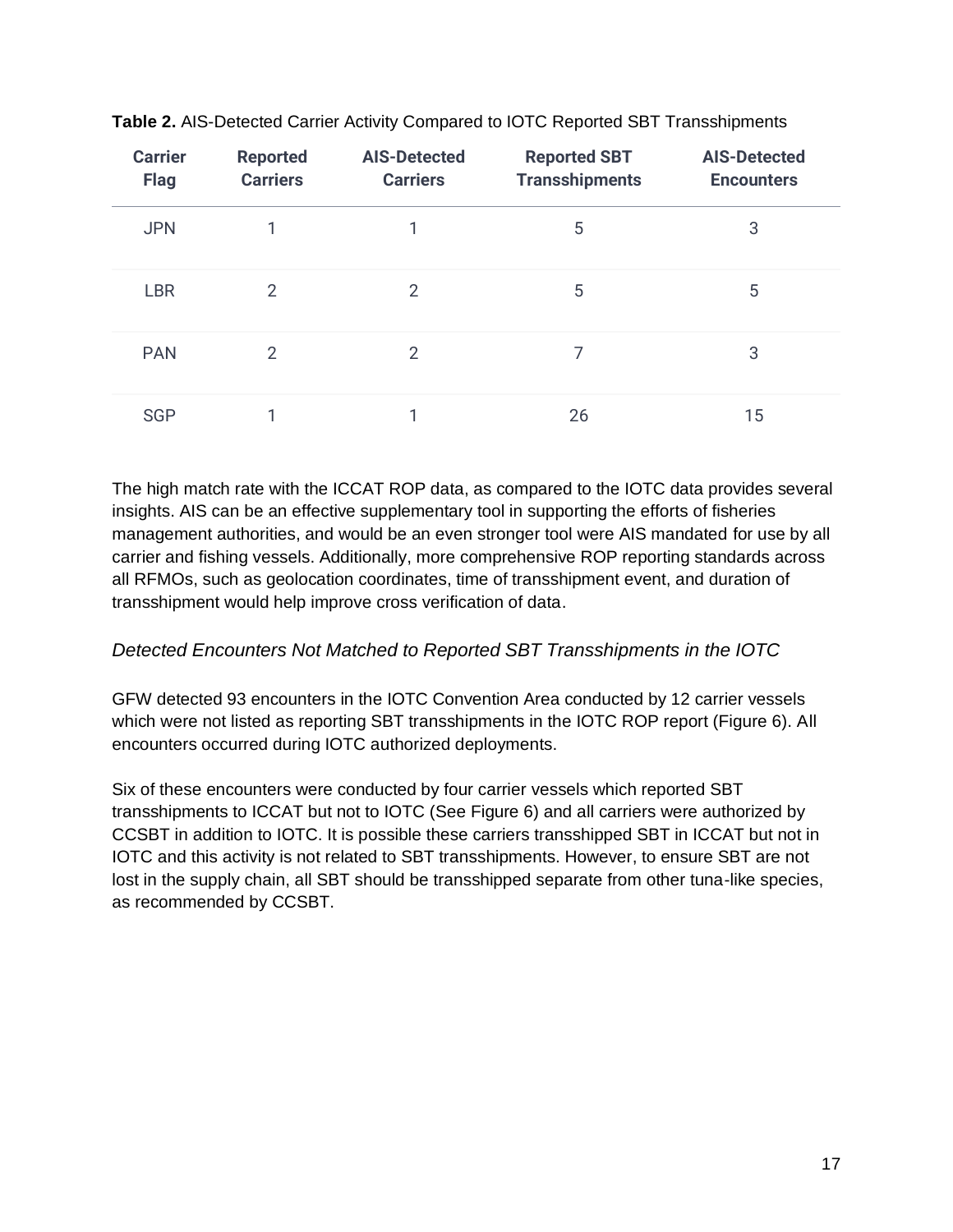

**Figure 6.** AIS detected encounters during IOTC ROP deployments by carriers without SBT reported transshipments. Yellow-Orange encounters indicate carriers which reported SBT transshipments to ICCAT but not IOTC in 2019.

GFW detected 87 encounters conducted by 8 carrier vessels which were not listed as reporting SBT transshipments in either ICCAT or IOTC ROPs (Figure 7).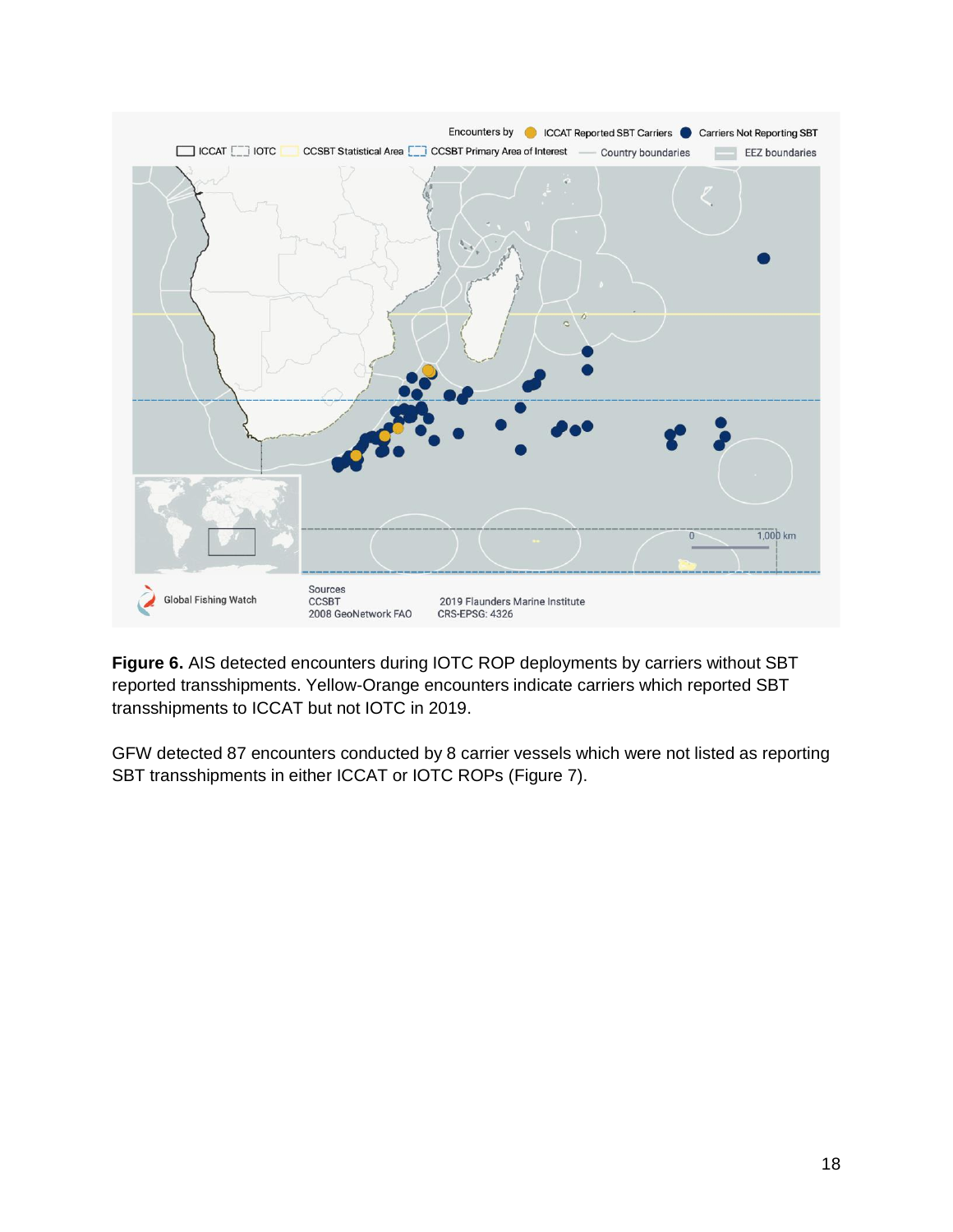

**Figure 7.** Number of encounters between carriers that did not report SBT and fishing vessels by Flag State

The 87 encounters occurred in the overlap area between IOTC and CCSBT and likely fishing operations prior to the encounter occurred within CCSBT Statistical Areas. All encounters occurred during IOTC authorized deployments<sup>18</sup> suggesting some level of oversight, however most of the encounters (93%) were with Taiwanese carriers (Figure 7), which report transshipment information separately to CCSBT as they are not a member of IOTC.

Of the 87 encounters, 55 were conducted by five carrier vessels registered by CCSBT to transship SBT. The remaining 32 encounters were conducted by three carriers which were registered to IOTC but not by CCSBT (Table 3).

<sup>&</sup>lt;sup>18</sup> Following a request made by Pew and GFW in 2020, the IOTC Secretariat provided 2019 ROP deployment data, including vessel name, IMO, call sign, and flag State information, as well as deployment start and end dates and port visits, and information on when and where the ROP observer boarded and disembarked.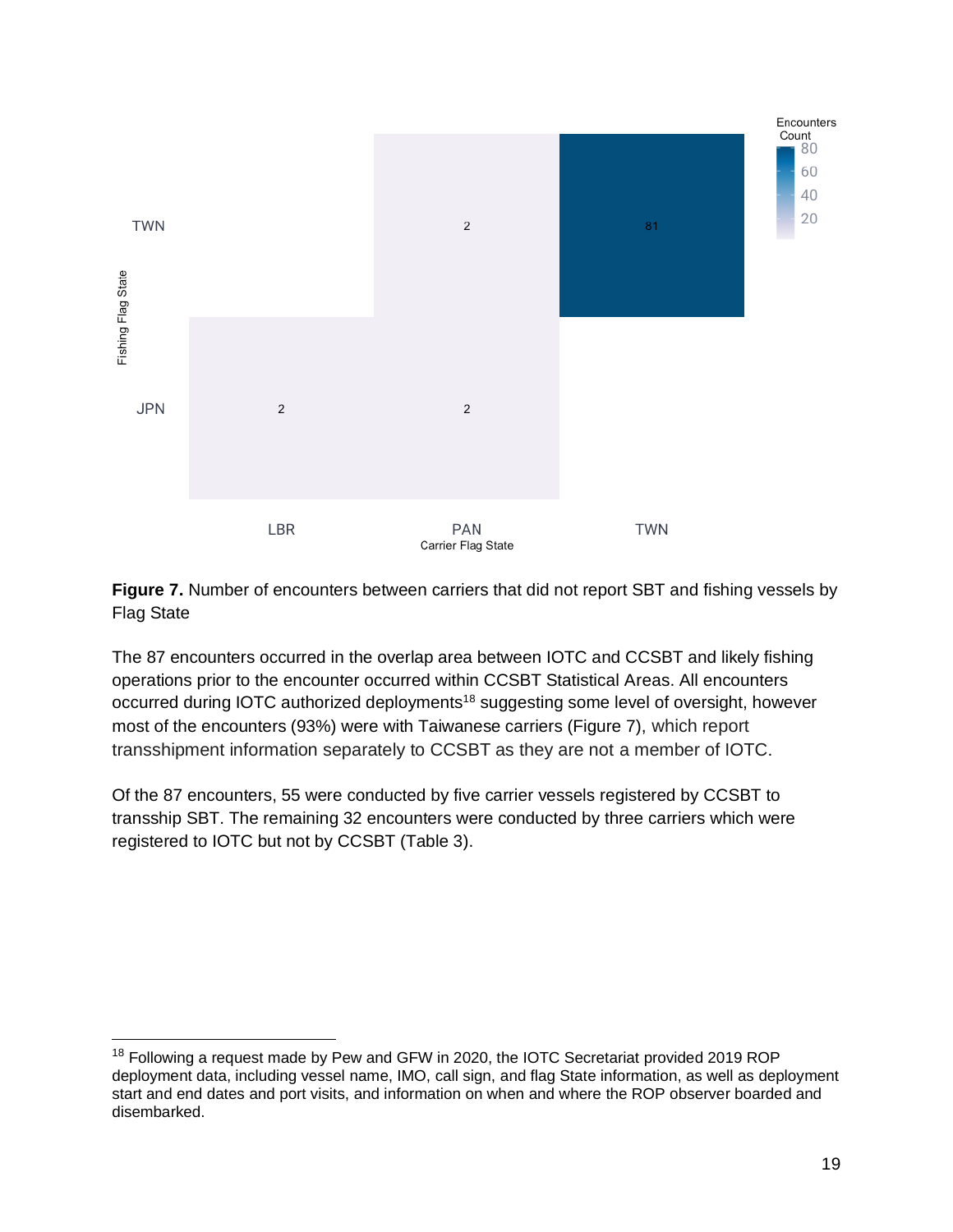| <b>Carrier Flag</b> | <b>Carrier Registry</b> | <b>Detected Carriers</b> | <b>Encounters</b> |
|---------------------|-------------------------|--------------------------|-------------------|
| <b>TWN</b>          | <b>CCSBT, IOTC</b>      | 3                        | 51                |
| <b>LBR</b>          | <b>CCSBT, IOTC</b>      | 1                        | $\overline{2}$    |
| <b>PAN</b>          | <b>CCSBT, IOTC</b>      | 1                        | $\overline{2}$    |
| <b>TWN</b>          | <b>IOTC</b>             | $\overline{2}$           | 30                |
| <b>PAN</b>          | <b>IOTC</b>             | 1                        | $\overline{2}$    |

**Table 3.** AIS-Detected Activity of Carriers that did not report SBT Transshipments to ROPs

The main fishing season for SBT typically peaks around July, as reported by  $CCSBT^{19}$ . Therefore, the 45 encounters linked to carriers not listed as transshipping SBT which occurred between June and August were further examined. Only one of these encounters, between a Panamanian carrier and Taiwanese LSTLVs, was with an LSTLVs that reported transshipment activity in the CCSBT Compliance Committee country reports. The other 44 encounters were between Taiwanese carriers and Taiwanese LSTLVs and neither carrier nor LSTLVs reported SBT transshipment activity at sea in the 2019 ICCAT, IOTC, or CCSBT ROP transshipment reports. In the map below, fishing activity conducted before the 45 encounters, which all occurred between May and August, are reflected and the darker blue pixels indicate greater fishing effort (Figure 8). As can be seen, the potential fishing activity was largely in the CCSBT Primary Area of Interest<sup>20</sup>, where a greater distribution of SBT tends to reside<sup>21</sup>. Of these events, 31 occurred when the carrier was registered with IOTC and CCSBT (blue), while 14 occurred when the carrier was only registered with IOTC (red) (see Figure 8).

<sup>19</sup> <https://www.ccsbt.org/userfiles/file/data/CatchByYMGOLoLa.xlsx>

 $20$  Primary Area of Interest is a subset of the CCSBT Statistical Areas as defined by the CCSBT Secretariat.

<sup>21</sup> <https://www.ccsbt.org/en/content/about-southern-bluefin-tuna>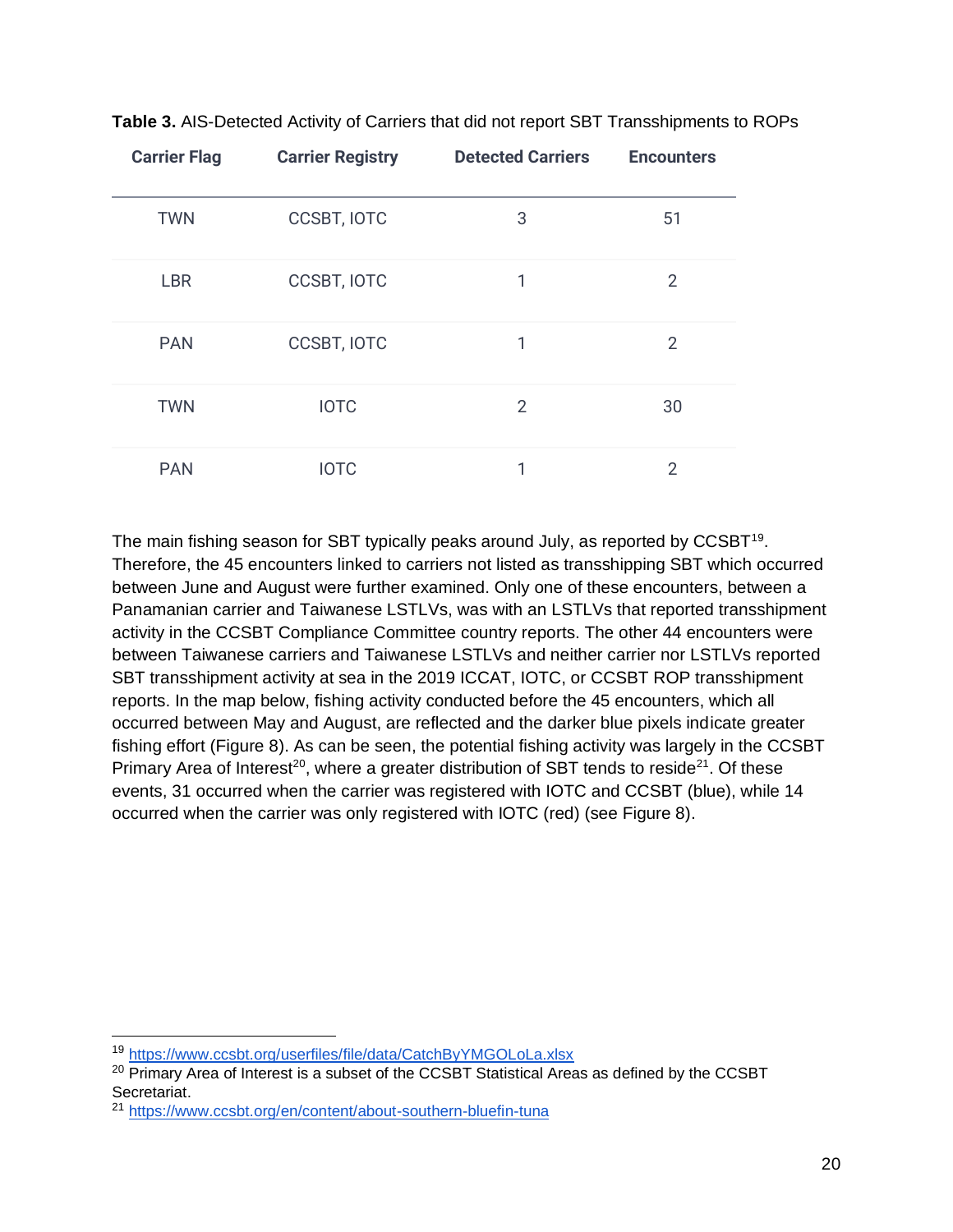

**Figure 8.** Encounter events detected during peak SBT fishing season (June through August) in 2019 by carriers with no SBT reported transshipments by the IOTC or ICCAT ROPs. Encounters are colored by if carriers were authorized by CCSBT. Fishing effort prior to encounters is underlaid in addition to data on average ocean temperature.

Representatives of Taiwan did state that "*Taiwan has required our fishing vessels and the carriers authorized to transship with our fishing vessels to comply with IOTC, ICCAT and CCSBT Resolutions in terms of transshipment. In addition, all carriers that conducted transshipment at sea in 2019 had ROP observers onboard. All vessels conducting at-sea transshipment under our authorization submitted the relevant information to the abovementioned RFMOs in accordance with their Resolutions…"* 22

While it is possible these encounters were related to transfers of catch which did not include SBT, the levels and location of potential fishing activity in areas known to be highly productive for SBT before the encounter suggests clarification on specific transshipment details, including species caught, is required to better evaluate findings. A central source of reporting records by CCSBT that provides detailed information on SBT transshipments, including location, data, and species transshipped and both carrier and fishing vessel involved, based on the ICCAT and

<sup>&</sup>lt;sup>22</sup> [For](https://www.ccsbt.org/sites/ccsbt.org/files/userfiles/file/docs_english/operational_resolutions/Resolution_Minimum_Port_Inspection_Standards.pdf) more information on Taiwan's efforts to monitor their fisheries and ensure compliance with CCSBT regulations, please see Annex 2.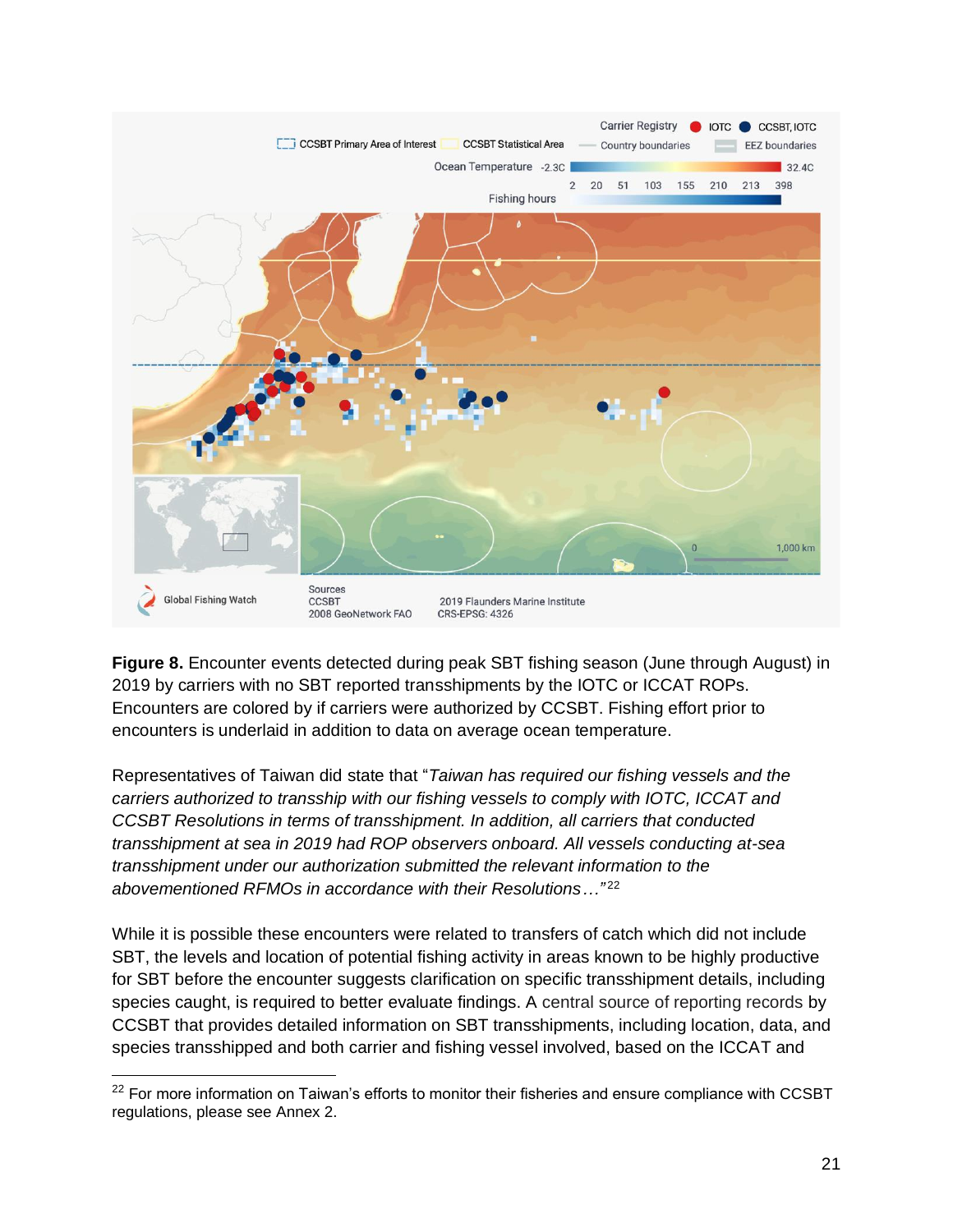IOTC ROP reports and individual CCSBT Compliance Committee Country reports would provide a much clearer understanding of the link between the different reporting sources. This cohesive reporting structure would provide more transparency on exactly what SBT transshipments are already monitored and by whom, and allow for the most effective cross verification by other monitoring methods such as data collected through AIS and VMS. Together, increased use of AIS by fishing vessels and improved reporting by overlapping RFMOs would allow for cross checking. If a system utilizing AIS data in this way was implemented, vessels with a risk of unreported SBT onboard could be identified while at sea to allow for risk based targeting of port inspections by member and cooperating port States. This system would be further strengthened if CCSBT implements a centralized VMS program allowing the Secretariat and Members further audit and validate reported transshipments of SBT and to help ensure that unreported activity can be detected.

## **Port Visits**

CCSBT has developed a resolution on minimum standards for inspections in port $^{23}$ . This resolution includes requirements for Members such as: port States must designate ports to which foreign fishing vessels may enter; ensuring capacity to conduct vessel inspections; vessels seeking to use the port for purposes of landing or transshipment must provide prior notification and information; and inspection of "*at least 5% of [foreign fishing vessel] landing and transshipment operations in their designated ports"* each year.

<sup>23</sup>

https://www.ccsbt.org/sites/ccsbt.org/files/userfiles/file/docs\_english/operational\_resolutions/Resolution [Minimum\\_Port\\_Inspection\\_Standards.pdf](https://www.ccsbt.org/sites/ccsbt.org/files/userfiles/file/docs_english/operational_resolutions/Resolution_Minimum_Port_Inspection_Standards.pdf)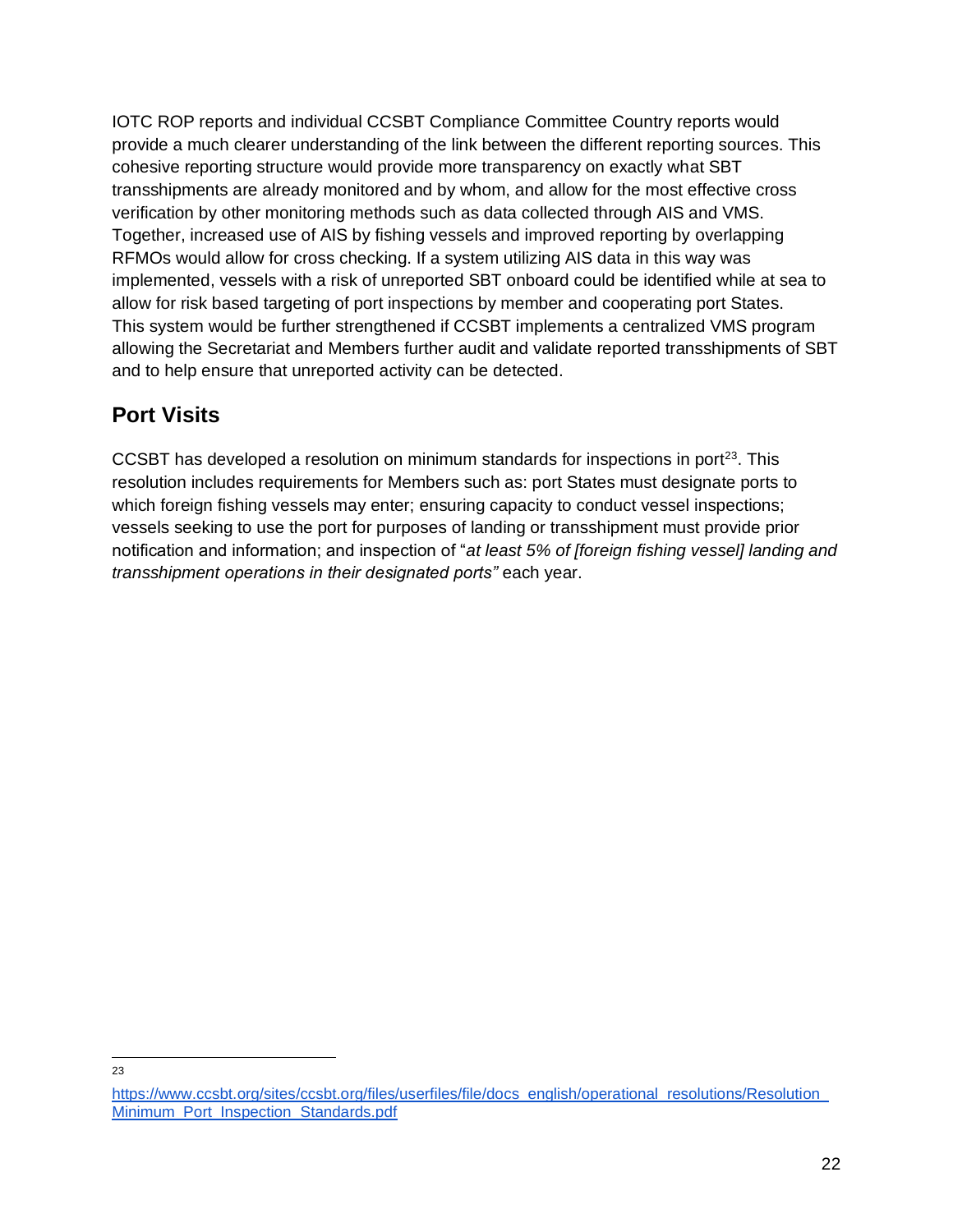

**Figure 9.** Ports visited by carriers after CCSBT encounter events

Six ports were visited by carriers after AIS-detected encounters with LSTLVs that were observed potentially fishing within CCSBT Statistical Areas before the transshipment (Figure 9). The most frequented ports after an encounter were Port Louis, Mauritius, and Cape Town, South Africa. Of the six port States visited by carriers, only two are CCSBT Members, South Africa and Taiwan (Figure 9), and so required to conduct inspections and report in line with the CMM. The use of these ports for landing and transshipment of SBT ensures the necessary levels of oversight at port, but vessels that visit CCSBT member ports for other purposes with SBT on board are not required to apply the CMM. Therefore, the Resolution should be expanded to cover foreign vessels carrying SBT while they are in port but not necessarily landing and/or transshipping catch. This would align with the FAO Port State Measures Agreement (PSMA) and several other RFMO port State measures, and would ensure broader oversight of SBT catch.

The remainder of the ports visited by carriers after potential transshipment of SBT are not found in CCSBT Members (Figure 9; Figure 10). As mentioned in the 2018 report, non-Member States such as Mauritius and Singapore have been extended invitations to attend CCSBT annual meetings in the past. It is noted that CCSBT does work with non-Member port States like Singapore on a case by case basis to exchange relevant SBT landing information - this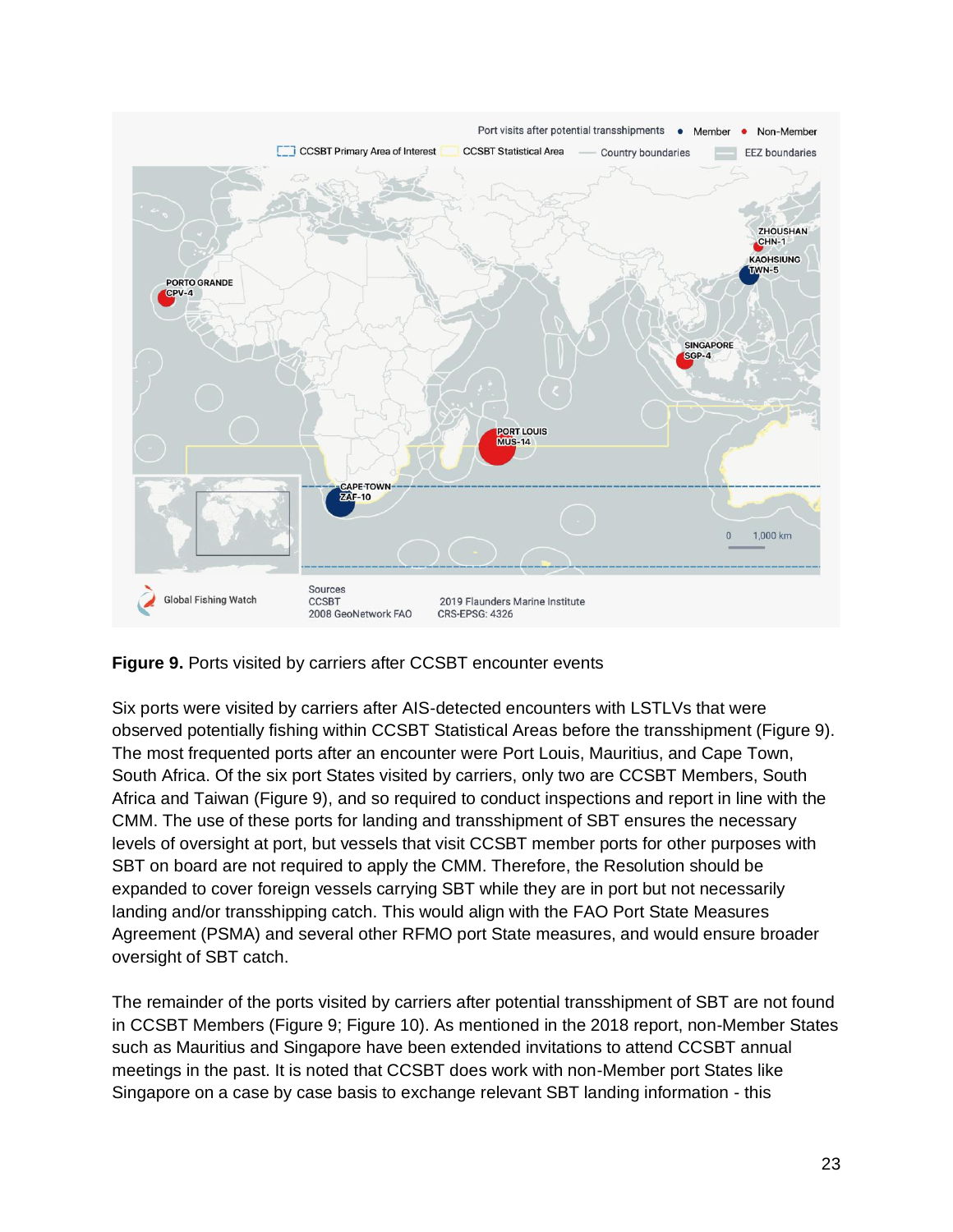approach should be extended to all non-Member port States, but again it would be useful were that to include information on all vessels carrying SBT, even if they did not land or transship it. Moreover, it would be beneficial for all port States that receive vessels carrying SBT to also be extended an invitation to participate in CCSBT activities as Cooperating Non-Members to ensure that they follow the requirements of this CMM and share inspection and landing data of those carriers landing/transshipping SBT in port.



**Figure 10.** Count of port visits per Port State by Carrier Flag State

Of the four port States visited by carriers likely carrying SBT on board which are not members of CCSBT, two are, however, party to the UN FAO PSMA<sup>24</sup> (Cabo Verde and Mauritius) and so should subject foreign vessels to appropriate measures. It would be beneficial if some information exchange could be arranged with these port States to help ensure oversight of vessels likely carrying SBT. Additionally, Members should encourage their vessels carrying SBT to visit and use ports designated through the CCSBT CMM or designated as ports of entry under the PSMA.

<sup>24</sup> http://www.fao.org/treaties/results/details/en/c/TRE-000003/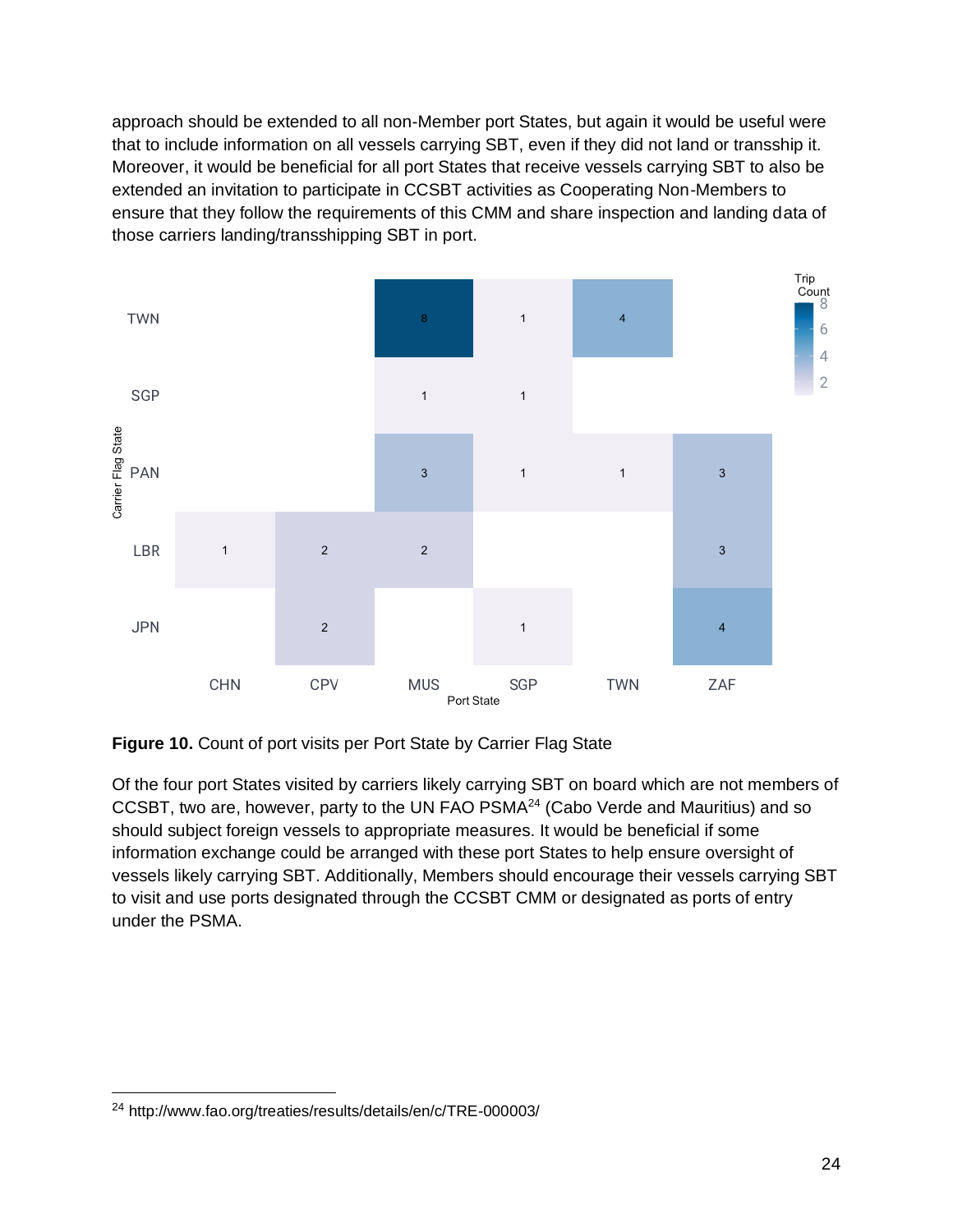## **Conclusions and Recommendations**

The findings of this report highlight the complicated nature of managing at-sea transshipment of species-specific catch sourced from CCSBT Statistical Areas. Transshipment is a complex practice, made more complicated by the lack of consistent reporting mechanisms, information sharing, and oversight. Implementing a centralized VMS or mandating the use of AIS in the absence of VMS, is critical to ensuring consistent and unequivocal data to better understand transshipment related activity on the high seas. Strengthening existing measures and efforts through MoUs, such as requiring consistent reporting methods by observers, requiring ROP data include geolocation, catch volume and species transshipped for each observed transshipment, will help assist in verifying reported data and detecting unreported activities. Further, ensuring effective port inspection schemes in both Member and non-Member States, not only during landing and transshipping, but also during visits to ports unrelated to landing, will ensure inspections on vessels with a risk of unreported SBT. These key findings and corresponding recommendations for the Commission to consider are provided in the table below:

| <b>Finding</b>                                                                                                                                                                                                                                             | <b>Recommendation for CCSBT</b>                                                                                                                                                                                                                                                                                                                                                                                              |
|------------------------------------------------------------------------------------------------------------------------------------------------------------------------------------------------------------------------------------------------------------|------------------------------------------------------------------------------------------------------------------------------------------------------------------------------------------------------------------------------------------------------------------------------------------------------------------------------------------------------------------------------------------------------------------------------|
| A 25% decline in encounters<br>occurred in CCSBT during 2019.<br>Although the general proportion of<br>transshipment activity by flag States<br>active in the area was consistent<br>with 2018 findings, Taiwanese<br>flagged vessel activity grew by 22%. | Implement a centralized VMS program to help facilitate<br>the ability of the CCSBT Secretariat to assist in<br>validating reported transshipments of SBT and<br>detecting unreported activity.<br>In addition to VMS, AIS use could be implemented<br>through a Resolution to mandate AIS use for all<br>CCSBT-authorized vessels and have minimum<br>standards on the implementation of SOLAS Chapter V<br>Regulation 1925. |
| Using publicly available data, 75%<br>of ICCAT ROP-reported SBT<br>transshipments were matched to<br>AIS detected events.                                                                                                                                  | Request that public IOTC ROP reports contain date<br>and geo-coordinates of all transshipment events.<br>Strengthen the MoU with ICCAT and IOTC to require<br>precise catch and transshipment information to be<br>included in SBT transshipment reports, including<br>species, time, and geolocation.                                                                                                                       |
| 87 encounters were conducted by<br>carriers that did not report SBT<br>transshipments to IOTC or ICCAT                                                                                                                                                     | Designate a central source of reporting records to<br>compile and cross-verify SBT transshipment reports by                                                                                                                                                                                                                                                                                                                  |

<sup>25</sup> https://www.liscr.com/sites/default/files/SOLAS%20V\_Reg19.pdf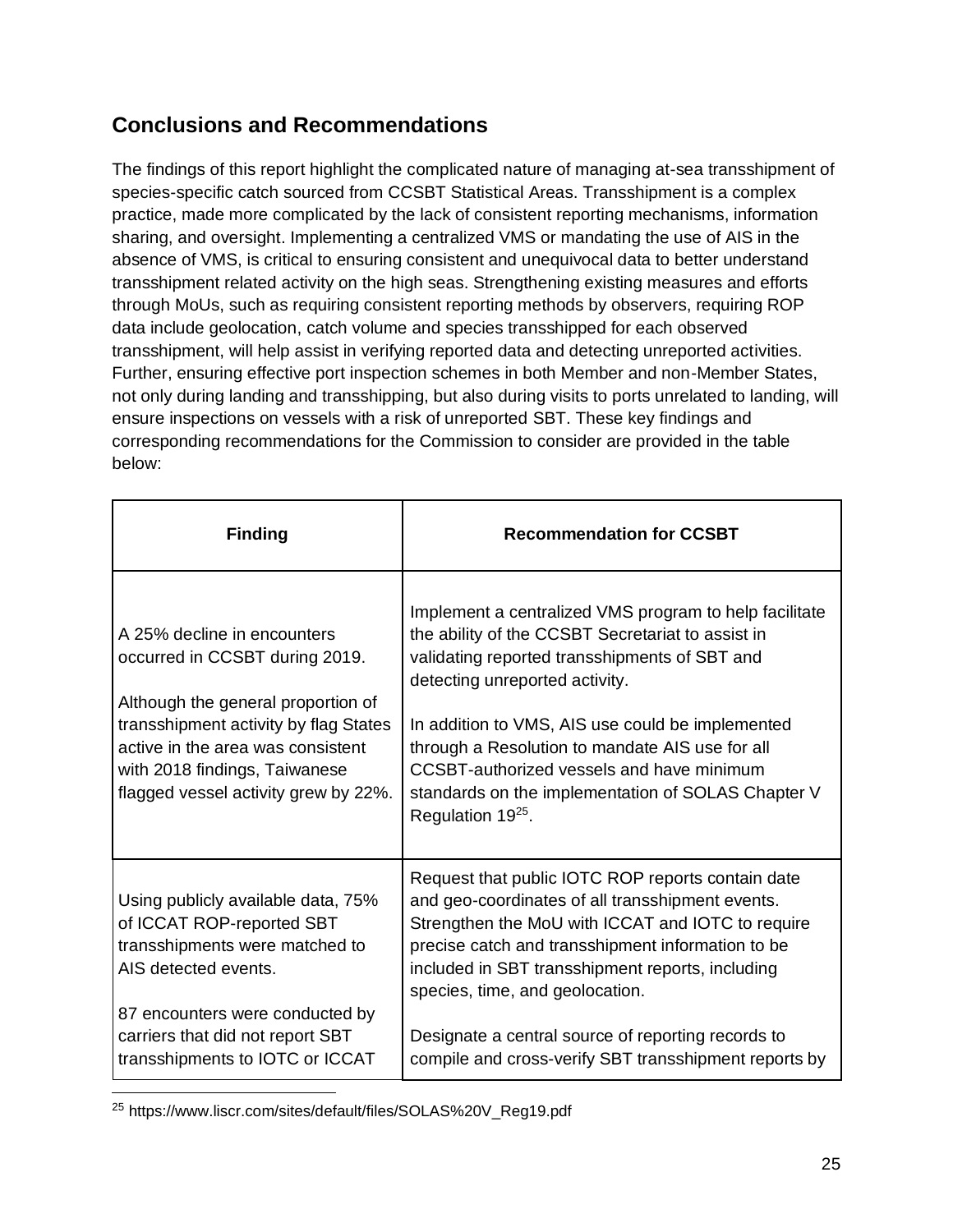| after LSTLVs were detected<br>potentially fishing in the primary<br>CCSBT areas of interest. At least 14<br>encounters during the peak SBT<br>season involved carriers that were<br>not registered with and authorized<br>by CCSBT.                                                  | Members along with ICCAT and IOTC ROP reports.<br>Timely release of this information could facilitate<br>targeted port inspections by member and cooperative<br>ports that prioritizes vessels with a risk of unreported<br>transshipment of SBT.                                                                                                                                                                                                                                                                                                                                                                                                                                                         |
|--------------------------------------------------------------------------------------------------------------------------------------------------------------------------------------------------------------------------------------------------------------------------------------|-----------------------------------------------------------------------------------------------------------------------------------------------------------------------------------------------------------------------------------------------------------------------------------------------------------------------------------------------------------------------------------------------------------------------------------------------------------------------------------------------------------------------------------------------------------------------------------------------------------------------------------------------------------------------------------------------------------|
| The majority of the port States<br>visited by carriers after encounters<br>with LSTLVs potentially fishing in<br><b>CCSBT Statistical Areas are not</b><br>members of CCSBT and are<br>therefore not required to comply with<br>the CCSBT Resolution on Minimum<br>Port Inspections. | The CCSBT Resolution on Minimum Port Inspections<br>should be expanded to include inspections of foreign<br>carrier vessels carrying SBT while they are in port but<br>not necessarily landing and/or transshipping catch.<br>Maintain active engagement with non-Member port<br>States to ensure inspections are conducted on both<br>carrier and fishing vessels with a risk of unreported<br>SBT onboard and exchange of inspection and landing<br>details of vessels likely carrying SBT.<br>Outline an obligation with the Resolution for Members<br>to only land SBT that their vessels have caught in ports<br>designated through the CCSBT CMM or designated as<br>ports of entry under the PSMA. |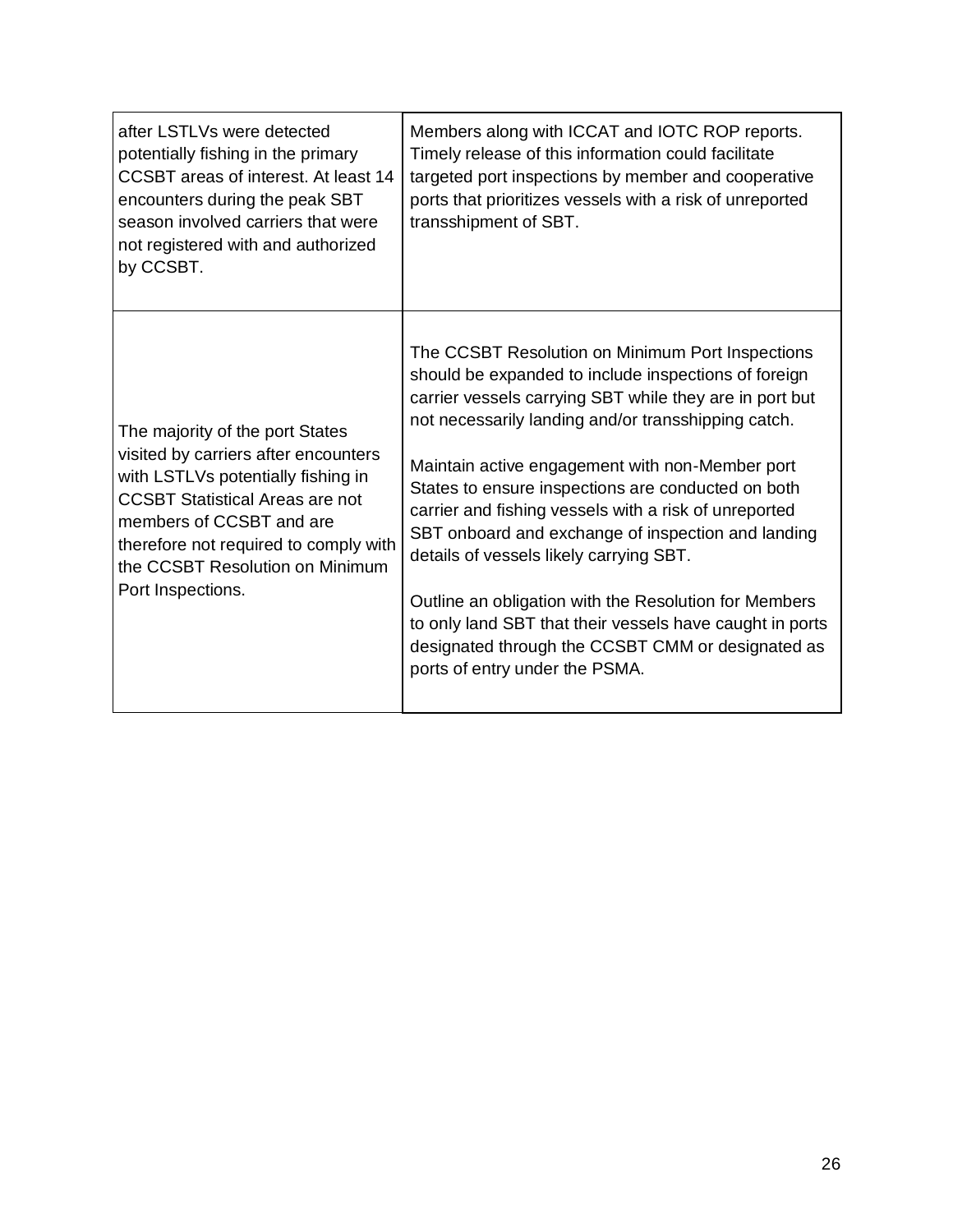#### **Sources**

- FAO (2016). Agreement on Port State Measures to Prevent, Deter, and Eliminate Illegal, Unreported and Unregulated Fishing.
- Global Fishing Watch and The Pew Charitable Trusts (2020). A 2018 Comparative Analysis of AIS Data with Reported Transshipments in the Commission for the Conservation of Southern Bluefin Tuna Statistical Areas. Available at: globalfishingwatch.org/wpcontent/uploads/CCSBT\_2018.pdf
- INTERPOL (2014). Study on fisheries crime in the West African coastal region. Environmental Security Sub-Directorate.
- Japan CCSBT Member (2020). CCSBT-CC/2010/SBT Fisheries Japan (Rev. 2). Available at: https://www.ccsbt.org/en/system/files/CC15\_SBTFisheries\_JP\_Rev2.pdf
- Korea CCSBT Member (2020). CCSBT-CC/2010/SBT Fisheries Korea. Available at: https://www.ccsbt.org/en/system/files/CC15\_SBTFisheries\_KR.pdf
- Kroodsma, D. A., Mayorga, J., Hochberg, T., Miller, N. A., Boerder, K., Ferretti, F., et al. (2018). Tracking the global footprint of fisheries. Science 359, 904–908. doi:10.1126/science.aao5646.
- Miller, N. A., Roan, A., Hochberg, T., Amos, J., and Kroodsma, D. A. (2018). Identifying Global Patterns of Transshipment Behavior. Front. Mar. Sci. 5. doi:10.3389/fmars.2018.00240.
- MRAG and CapFish (2020). A Summary of the IOTC Regional Observer Programme During 2019.
- MRAG and CapFish Observers (2019). ICCAT Observer Reports Previous.
- MRAG and CapFish Observers (2020). ICCAT Observer Reports Current.
- Sala, E., Mayorga, J., Costello, C., Kroodsma, D., Palomares, M. L. D., Pauly, D., et al. (2018). The economics of fishing the high seas. Science Advances 4, eaat2504. doi:10.1126/sciadv.aat2504.
- Taconet, M., Kroodsma, D., and Fernandes, J. (2019). Global Atlas of AIS-based fishing activity - Challenges and opportunities. Rome: FAO.
- Taiwan CCSBT Member (2020). CCSBT-CC/2010/SBT Fisheries Taiwan (Rev. 2). Available at: https://www.ccsbt.org/en/system/files/CC15\_SBTFisheries\_TW\_Rev2.pdf
- The Commission for the Conservation of Southern Bluefin Tuna (CCSBT) (2017). Resolution on Establishing a Program for Transhipment by Large-Scale Fishing Vessels.
- The Extended Commission for the Conservation of Southern Bluefin Tuna (CCSBT) (2018). Resolution for a CCSBT Scheme for Minimum Standards for Inspection in Port.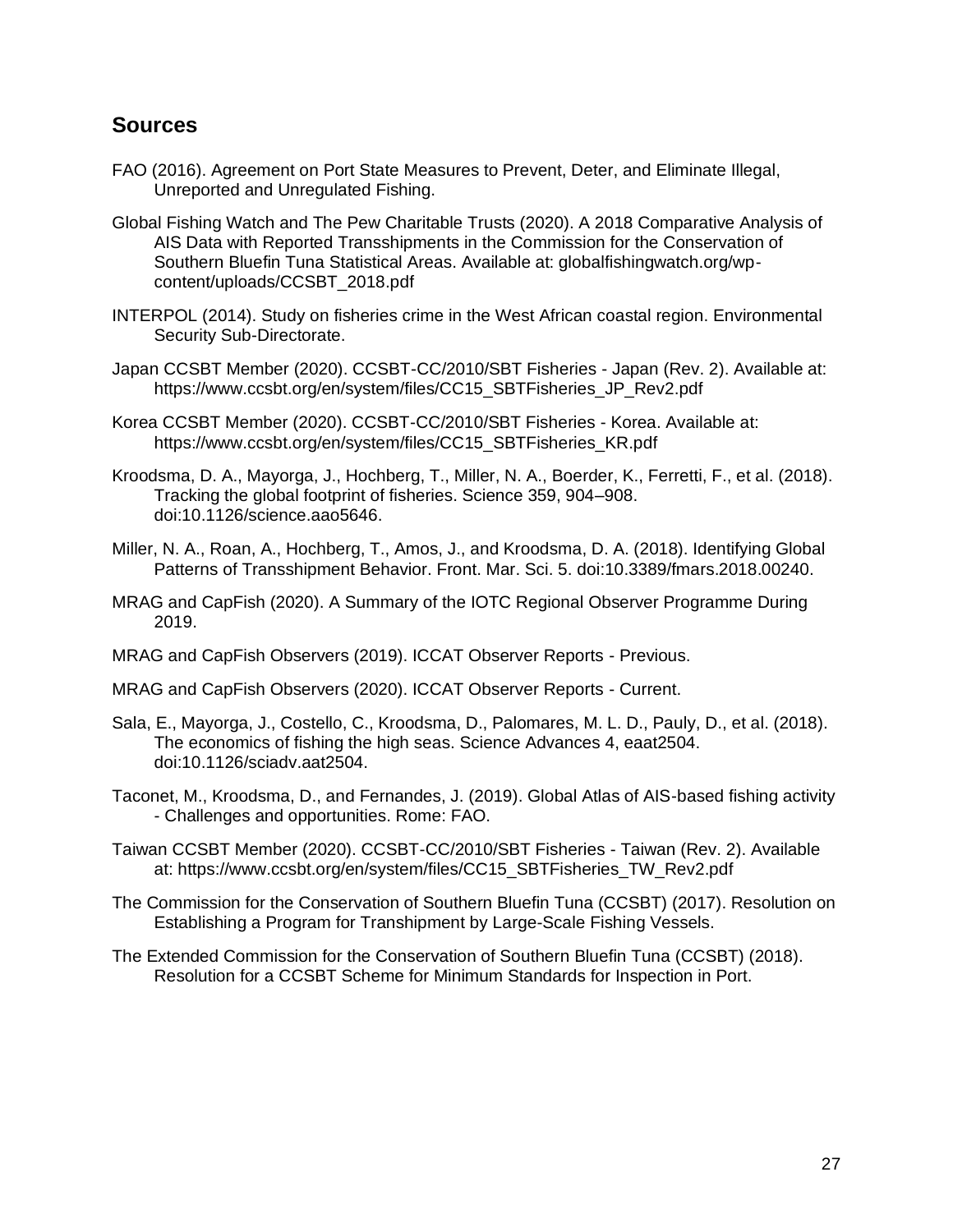### **Annex 1. Detailed Methodology**

#### *AIS-based data methods*

Carriers registered over 300 gross tons and on international voyages are already required to broadcast on Automatic Identification System (AIS), as mandated by the International Maritime Organization (IMO) (IMO 2015). Although the use of AIS is not globally mandated for fishing vessels, AIS used in fishing fleets is increasing with a growing number of flag and coastal States mandating its use through their own national or regional fisheries regulations. AIS devices broadcast the location of a vessel along with other information, including identity, course and speed. This makes the use of AIS, and its subsequent analysis, very useful in understanding fishing activity that can be used to support and complement existing national and RFMO Monitoring, Control and Surveillance (MCS) programs. This is especially true as AIS can provide a greater insight of fishing vessel activities, especially when these interactions involve vessels of differing flag States where VMS data is not publicly available or readily shared between authorities.

The Carrier Vessel Portal (CVP) is established using GFW datasets developed from AIS data. The CVP uses the same datasets used in the 2019 transshipment reports (https://globalfishingwatch.org/rfmo-transshipment/), including possible transshipment events defined as encounter and loitering events, port visits by carrier vessels, vessel identity information broadcast from AIS, and publicly available vessel registry data. While datasets used in this report match the CVP, this analysis added a number of additional constraints to the potential transshipment events analyzed (geographic area of interest, minimum and maximum restrictions on loitering events) and thus the CVP data must be filtered to match these constraints.

GFW uses publicly broadcasted AIS data to estimate vessel information and vessel activity, including fishing, encounters and loitering events. Encounters, where two vessels meet at-sea, may indicate possible transshipment activity between two vessels. Vessel encounters are defined when two vessels are within 500 meters of each other for at least 2 hours and traveling at < 2 knots, while at least 10 kilometers from a coastal anchorage (Miller et al. 2018). Whereas, vessel loitering is when a carrier vessel travelled at speeds of < 2 knots for at least 4 hours, while at least 20 nautical miles from shore (see Miller et al. 2018 for original methodology, however the original minimum of 8 hours has been changed to 4 hours for the purposes of this study).

Loitering by a single carrier vessel where the carrier vessel exhibits behavior consistent with encountering another vessel at-sea, but no second vessel is visible on AIS, may also indicate a possible transshipment event but where there is no AIS data for the second vessel, also known as a 'dark vessel' (Figure A1). Loitering events may indicate a possible encounter for which data is lacking for the second vessel, possibly due to lack of AIS transmission, poor satellite coverage, or the size of the second vessel (INTERPOL 2014).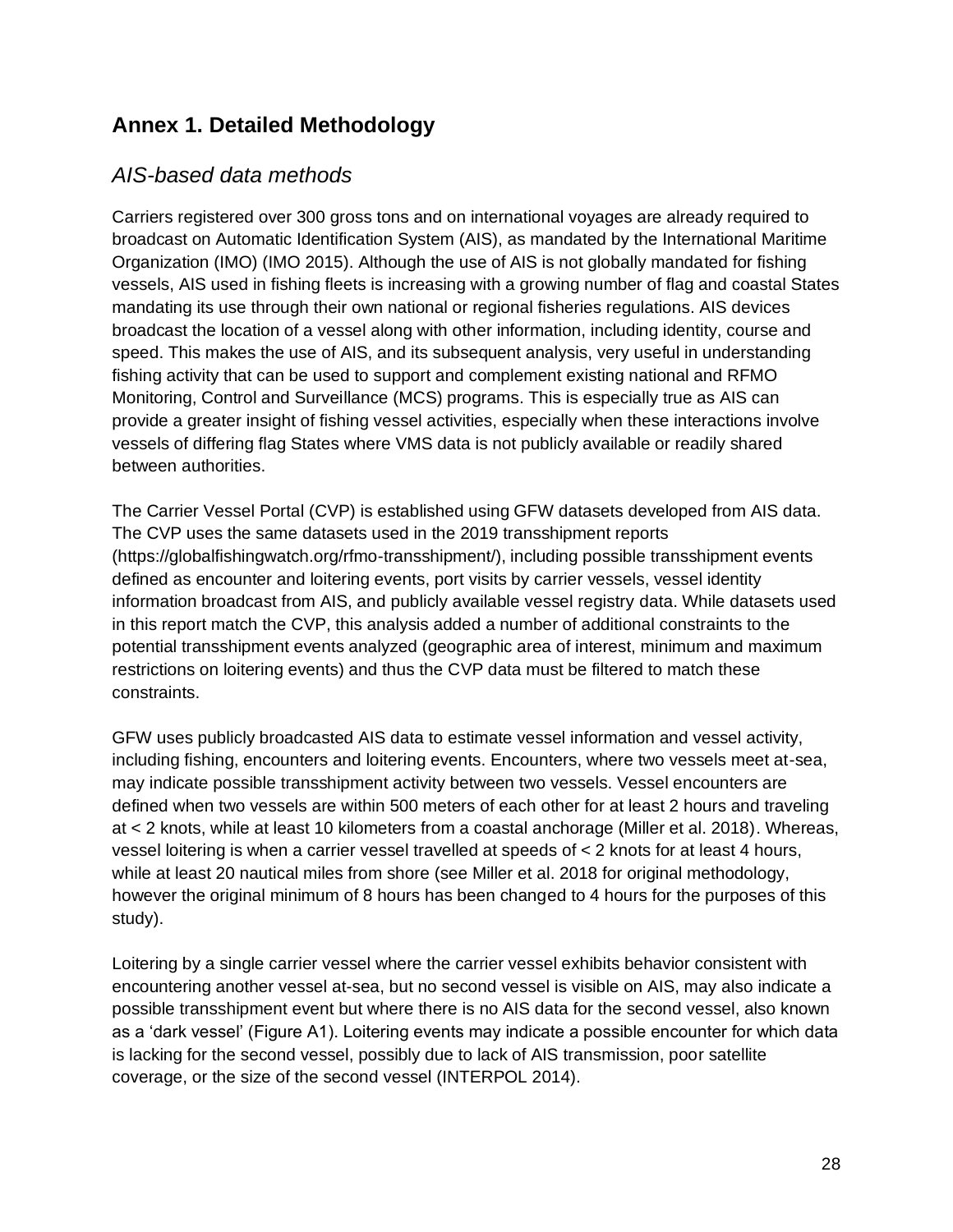

*Figure A1 - Examples of vessel tracks during typical 'Encounter' where two vessels meet at-sea and 'Loitering' events where a carrier vessel (referred to as transshipment vessel) has behavior consistent with encountering an LSTLV at-sea but no LSTLV is visible on AIS*

The GFW database also contains an estimate of port visits conducted by carriers. GFW defines ports as any 0.5-kilometer grid cell with 20 or more unique vessels stationary for greater than 12 hours. A port visit includes the port entry and exit of a vessel if the vessel stops. A vessel "enters" port when it is within 3 kilometers of a GFW-defined port. A vessel has 'stopped' when it has entered port and slowed to a speed of 0.2 knots and has started movement again when it moves over 0.5 knots. A vessel "exits" port when it is at least 4 kilometers away from the previously entered port. Note, for the purposes of this analysis any port visits that had a duration of less than 3 hours were removed from the data. Port stops can vary in duration from less than an hour to multiple weeks. Generally, very short port stops, as defined by GFW, may be intermediate ports a vessel stops at before entering a port to conduct activities of interest to this report, such as offloading of catch. Therefore, in an attempt to exclude intermediate ports, this analysis excluded port visits of less than 3 hours, so that all voyages ended at ports where the carrier vessels remained for at least 3 hours.

The carrier and fishing vessels analyzed in this report were chosen based on the GFW database of fishing and carriers. The fishing database is defined in Kroodsma et al. (2018) and includes fishing vessels based on registry database information or as defined by a convolutional neural network (Kroodsma et al. 2018). Fishing vessels capable of fishing tuna were defined by the GFW vessel classification using known registry information in combination with a convolutional neural network used to estimate vessel class (network described in Kroodsma et al. 2018). The carrier database is defined in Miller et al. (2018) and was curated using International Telecommunication Union and major RFMOs, vessel movement patterns based on AIS, a convolutional neural network used to estimate vessel class (see Kroodsma et al. 2018) and the International Maritime Organization (IMO) unique identifier.

Because CCSBT focuses specifically on Southern Bluefin Tuna, encounter events for this report were identified if the fishing vessel potentially fished inside CCSBT Statistical Areas within 3 weeks of the encounter and after any previous encounter or port visit. Potential fishing is estimated using a convolutional neural network that uses AIS based data such as vessel speed,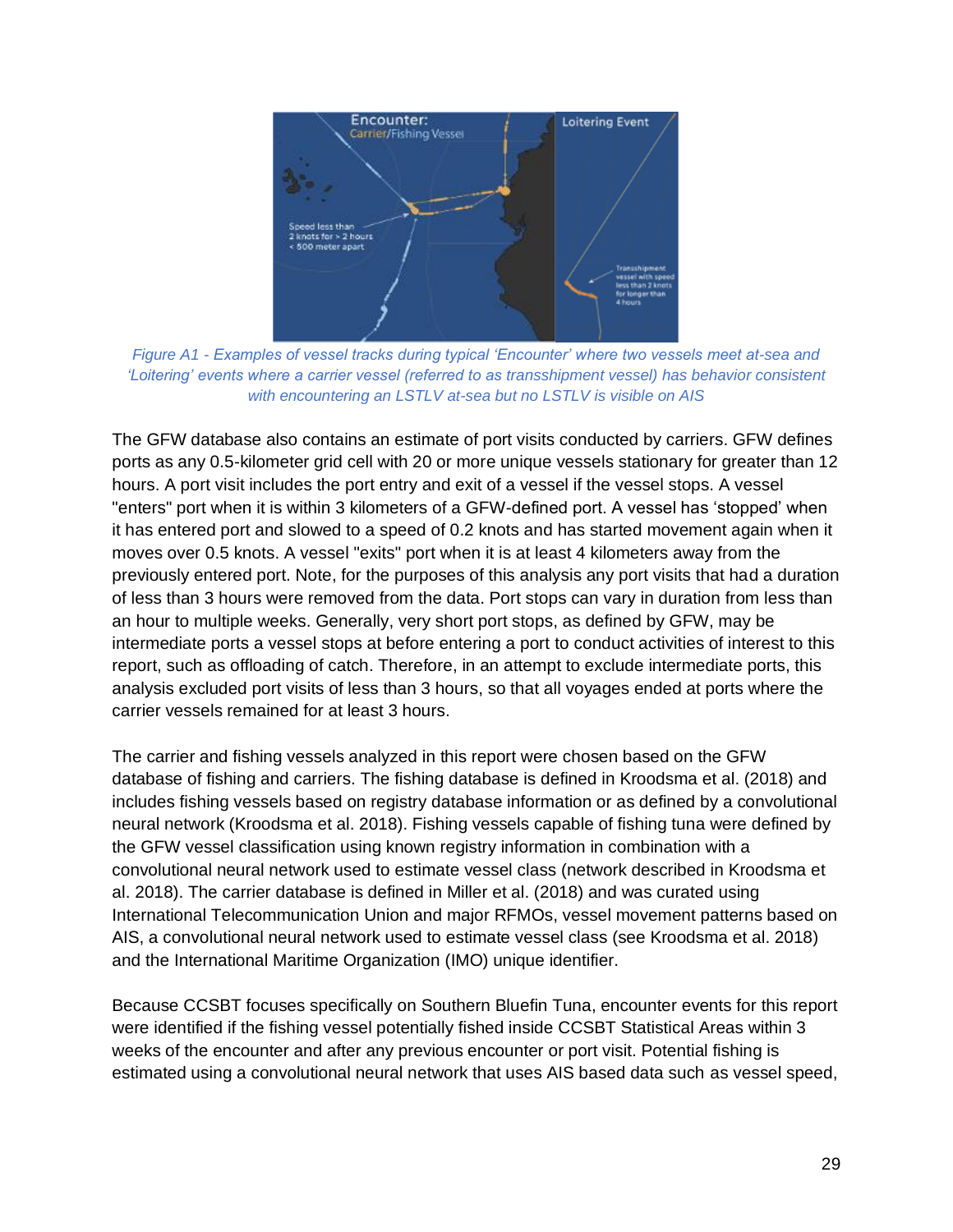direction, and rate of turn to classify if a fishing vessel is likely fishing or transiting (not fishing) (See Kroodsma et al. 2018).

Vessel authorization was established by using the publicly available vessel registry produced by  $CCSBT^{26}$ , ICCAT<sup>27</sup> and IOTC<sup>28</sup>. In addition, the ICCAT Observer Reports<sup>29</sup> were used to identify spatial-temporal data of reported SBT transshipments to match AIS-detected data. Lastly, the IOTC list of vessels<sup>30</sup> that transshipped SBT was used to identify carriers that reported SBT transshipments. If a carrier or fishing vessel was listed as 'authorized' on any of the public registries during an encounter or loitering event the event was considered 'authorized'. However, if a vessel was not authorized on one of the three registries during the time period of an encounter or loitering event the authorization status is unknown. The ability to determine vessel authorization is largely dependent on the accuracy and comprehensiveness of the public registries, as well as the vessel information (name, MMSI, IMO, call sign) transmitted on AIS by the vessel and used by GFW.

### *Data caveats*

The analysis presented in this report relies on commercially available AIS data and publicly available information. Therefore, the AIS data is limited by those vessels that transmit AIS data and do so by providing accurate vessel identity information. The CCSBT Statistical Areas have relatively strong Class-A AIS reception, however there may be a limit on AIS data in the CCSBT Statistical Areas due to vessel use of AIS, for instance there tends to be less vessel presence in the Southern Ocean (see Taconet, Kroosdma, and Fernandes 2019). AIS data tends to be sparser and more limited for vessels equipped with Class-B AIS devices (Kroodsma et al. 2018). For further analysis of GFW AIS data quality in the Southern Ocean refer to: Taconet, Kroodsma, and Fernandes 2019. AIS device class often depends on flag State regulations, vessel length, and vessel purpose. Because of the limitations of AIS data, lack of complete and accurate public vessel databases and registries, and limitations of modelling estimations, the AIS detected encounter, and loitering data are represented as accurate as possible but should be considered restrained estimates based on these limitations (see Kroodsma et al. 2018, Miller et al. 2018, and https://globalfishingwatch.org/ for further discussion).

<sup>26</sup> <https://www.ccsbt.org/en/content/ccsbt-record-authorised-vessels>

<sup>27</sup> <https://www.iccat.int/en/VesselsRecord.asp>

<sup>28</sup> <https://www.iotc.org/vessels>

<sup>29</sup> <https://www.iccat.int/en/ROP.html>

<sup>30</sup> <https://www.iotc.org/documents/summary-iotc-regional-observer-programme-during-2019-contractor>